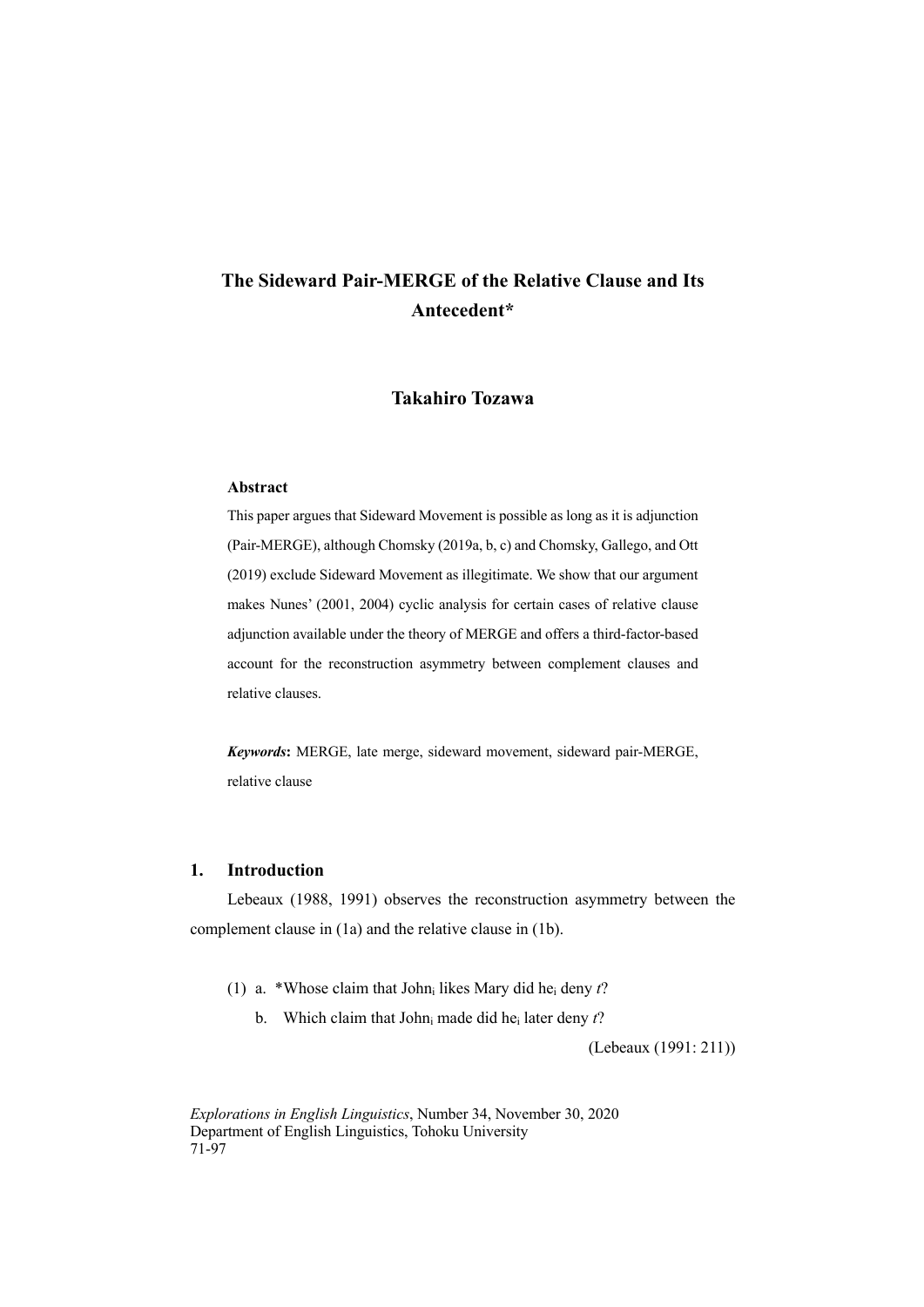While *he* in (1b) can be coreferential with *John*, *he* in (1a) cannot. These facts show that the complement clause in (1a) is reconstructed to its base position unlike the relative clause in (1b). The complement clause is reconstructed to its base position, as a result of which *John* is bound by *he*, triggering the Condition C violation. By contrast, the relative clause is not reconstructed, avoiding the Condition C violation. Lebeaux accounts for this contrast by proposing that adjuncts can be merged countercyclically. The derivations of the sentences in (1a, b) are shown in (2) and (3), respectively.

- (2)  $\int_{\text{CP}} \int_{\text{DP}}$  whose claim that John<sub>i</sub> likes Mary]<sub>i</sub> did he<sub>i</sub> deny *t*<sub>i</sub>
- (3) a.  $\lceil$  CP  $\lceil$  DP which claim]<sub>i</sub> did he<sub>i</sub> later deny  $t_i$ ]
	- b.  $\left[\begin{array}{cc} \n\text{Cp} & \n\text{Dp} & \n\text{Dp} & \n\end{array}\right]$  which claim  $\left[\begin{array}{cc} \n\text{fhat John}_i \text{ made} \n\end{array}\right]$  did he<sub>i</sub> later deny  $t_i$

In (2), the complement clause is base-generated in the object position of the verb *deny* and then undergoes *wh*-movement to the sentence-initial position.<sup>1</sup> *John* in the complement clause is bound by *he*, which violates Condition C. Therefore, *he* and *John* in (1a) cannot be coreferential. In (3a), *which claim* occurs as the complement of *deny* and then moves to the sentence-initial position. After *wh*-movement, the relative clause is countercyclically adjoined to the  $wh$ -phrase as in  $(3b)$ <sup>2</sup>. Let us call this countercyclic operation late Merge. Late Merge allows *John* to be generated outside the c-command domain of *he*. Therefore, *he* and *John* can be coreferential in (1b).

Although this approach is convincing, late Merge itself has some problems. One of the problems is that according to Epstein, Kitahara, and Seely (2012), a form of replacement is needed to get the structure formed by late Merge. Let us examine this problem in detail using (3) as an example. Consider (4).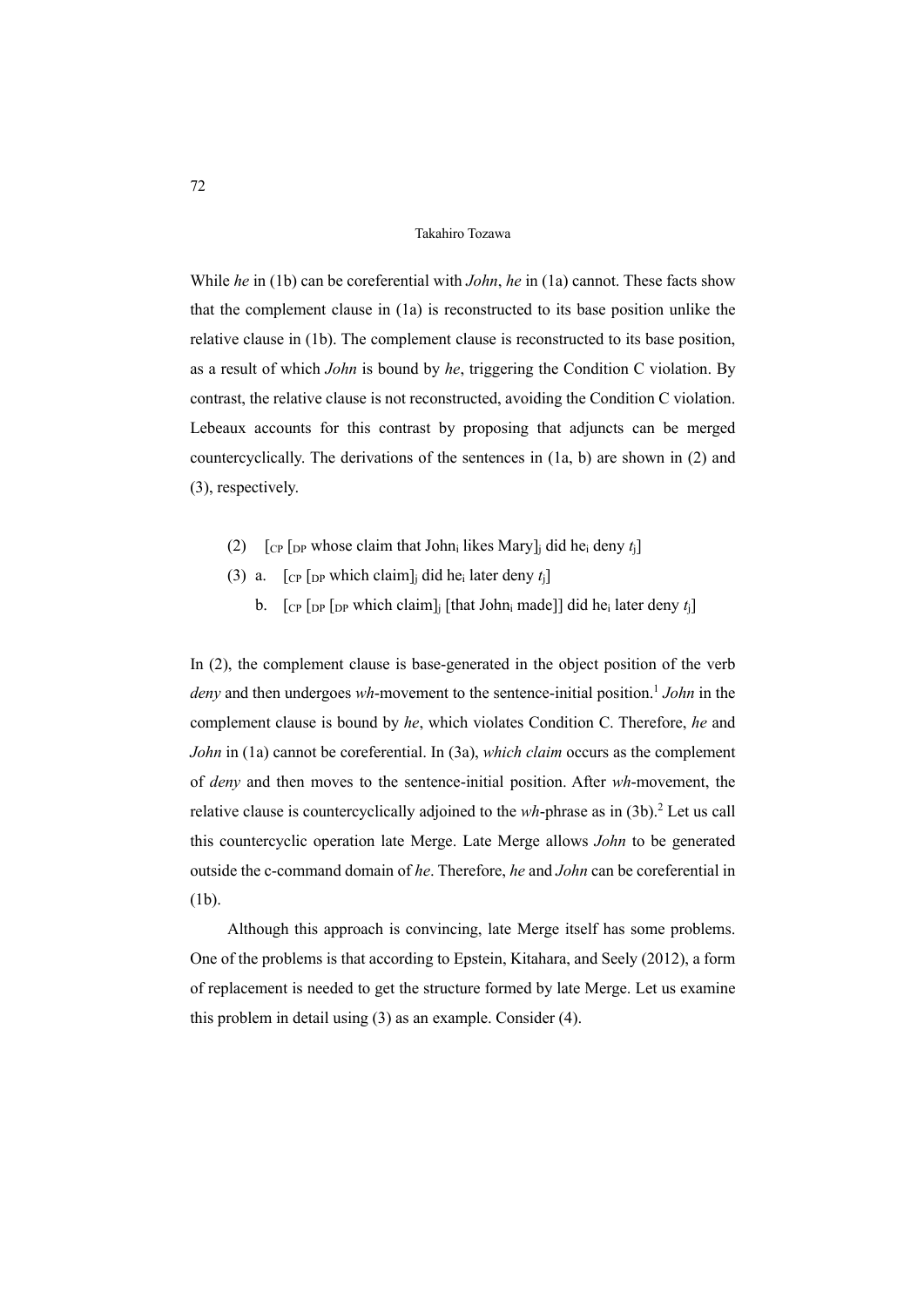- (4) a.  $\lceil \text{CPI} \rceil \lceil \text{DPI} \rceil$  which claim]<sub>i</sub>  $\lceil \text{C}' \rceil$  did he<sub>i</sub> later deny  $t_i \rceil$ ]
	- b.  $\left[$   $\left[$   $\left[$   $\right]$  $\left[$   $\left[$   $\right]$  $\right]$  $\left[$   $\left[$   $\left[$   $\left[$   $\right]$  $\left[$  $\right]$  $\left[$  $\left[$  $\left[$  $\right]$  $\left[$  $\left[$  $\right]$  $\left[$  $\left[$  $\left[$  $\right]$  $\left[$  $\left[$  $\left[$  $\right]$  $\left[$  $\left[$  $\left[$  $\right]$  $\left[$  $\left[$  $\left[ \right]$  $\left[ \left[ \right] \right]$  $\left[ \left[$

In (4a), DP *which claim* undergoes *wh*-movement, forming CP. The subscript notation "1" is added to DP and CP for expository purposes. Next, the relative clause is late-merged with the *wh*-phrase, creating new DP. We use the subscript notation "2" to indicate this new DP. The sister of C' has changed from  $DP_1$  to  $DP_2$ .  $DP_2$ replaces  $DP_1$  as the sister of C'. This is replacement. In other words, replacement removes  $DP_1$  and combines  $DP_2$  with C'. Such replacement also creates new CP, which is indicated as  $CP_2$  in (4b). Replacement changes  $CP_1$  in (4a) (which is represented as  ${DP_1, C'}$  in set notation) into  ${CP_2}$  in (4b) (which is represented as  ${DP_2, C'}$  in set notation). The general Merge operation cannot replace  $DP_1$  with  $DP_2$ or  $CP_1$  with  $CP_2$ . Therefore, we need to posit some operations for replacement in addition to Merge, which goes against the spirit of the Minimalist Program, which attempts to reduce the UG apparatus to the minimum. Considering that late Merge consists of Merge and extra operations responsible for replacement, it is desirable that we capture the contrast between  $(1a)$  and  $(1b)$  in a cyclic fashion.<sup>3</sup>

We argue for Nunes' (2001, 2004) cyclic analysis for relative clause adjunction in (1b) based on Sideward Movement. Although Chomsky (2019a, b, c) and Chomsky, Gallego, and Ott (2019) consider Sideward Movement illegitimate, we argue that Sideward Movement is possible as long as it is adjunction. Based on this argument, we show that the contrast between (1a) and (1b) follows from Resource Restriction, which is a third factor principle.

The rest of this paper is organized as follows. Section 2 provides an outline of the framework of MERGE of Chomsky (2019a, b, c) and Chomsky, Gallego, and Ott (2019). Section 3 proposes that Sideward Movement is permitted as far as it is Pair-MERGE. Section 4 presents a cyclic analysis for relative clause adjunction in (1b) in terms of Sideward Pair-MERGE, accounting for the contrast between (1a) and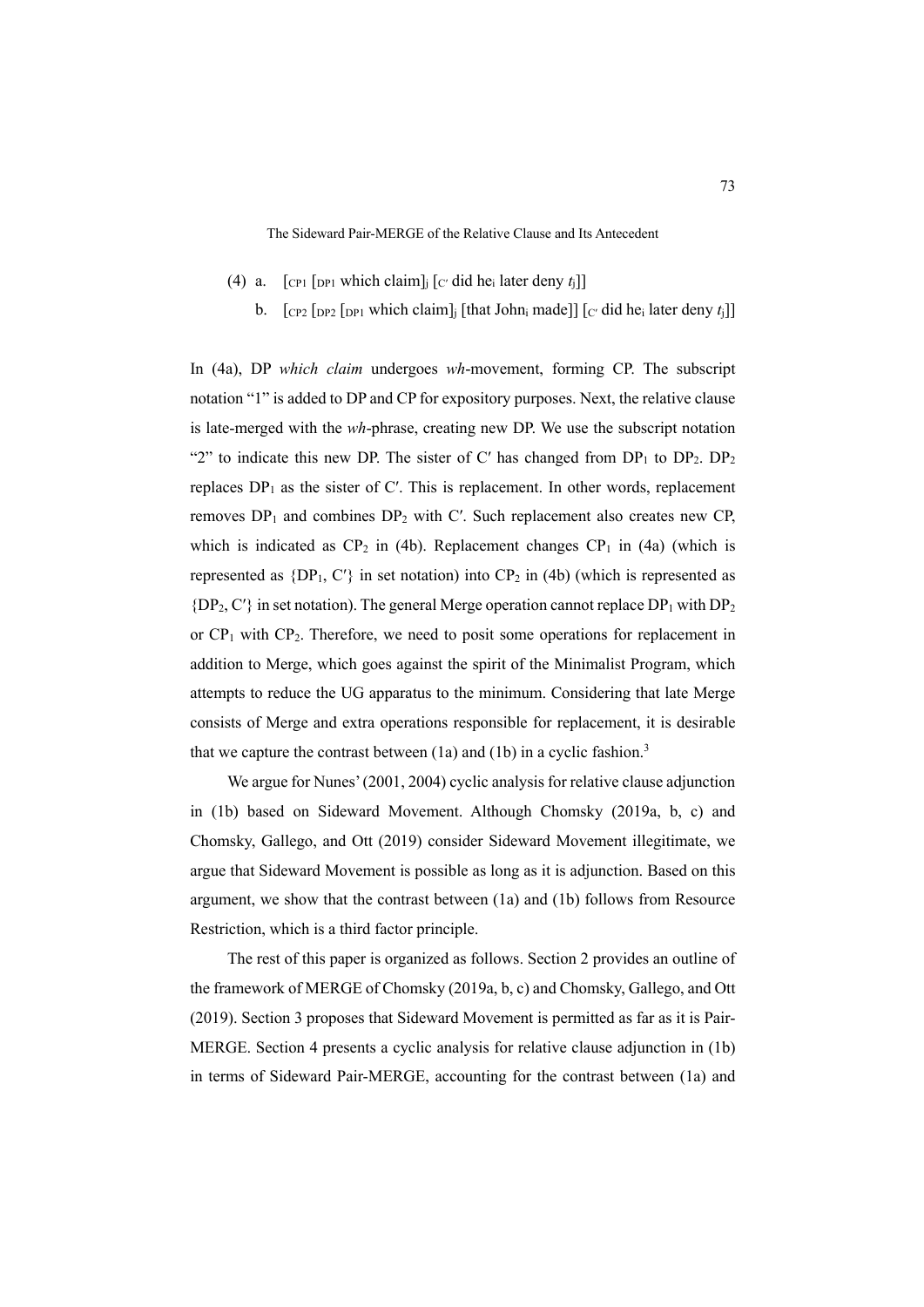(1b) in a principled manner. Section 5 discusses the consequence of our proposal. Section 6 concludes the paper.

# **2. The Theory of MERGE**

In this section, we review the theory of MERGE proposed by Chomsky (2019a, b, c) and Chomsky, Gallego, and Ott (2019).

# **2.1. Redefinition of Merge**

The Minimalist Program is a research program that seeks to build a linguistic theory based on what is minimally necessary. Under the minimalist guidelines, Chomsky (2000) assumes the Strong Minimalist Thesis (SMT) in (5).

(5) The Strong Minimalist Thesis (SMT)

Language is an optimal solution to legibility conditions.

(Chomsky (2000: 96))

According to SMT, language is a perfect system in the sense that it satisfies interface conditions in a way that observes third factor principles (such as no-tampering condition and minimal search). Under SMT, UG is assumed to be a simple and elegant theory. It follows that the structure-building operation Merge, which is the only operation of UG, should be simple. In an earlier stage of the Minimalist Program, Merge is defined as in (6).

(6) The simplest such operation takes a pair of syntactic objects (SO*i*, SO*j*) and replaces them by a new combined syntactic object  $SO_{ij}$ . Call this operation *Merge*. (Chomsky (1995: 226))

Merge is a set-forming operation that applies to two syntactic objects, creating a new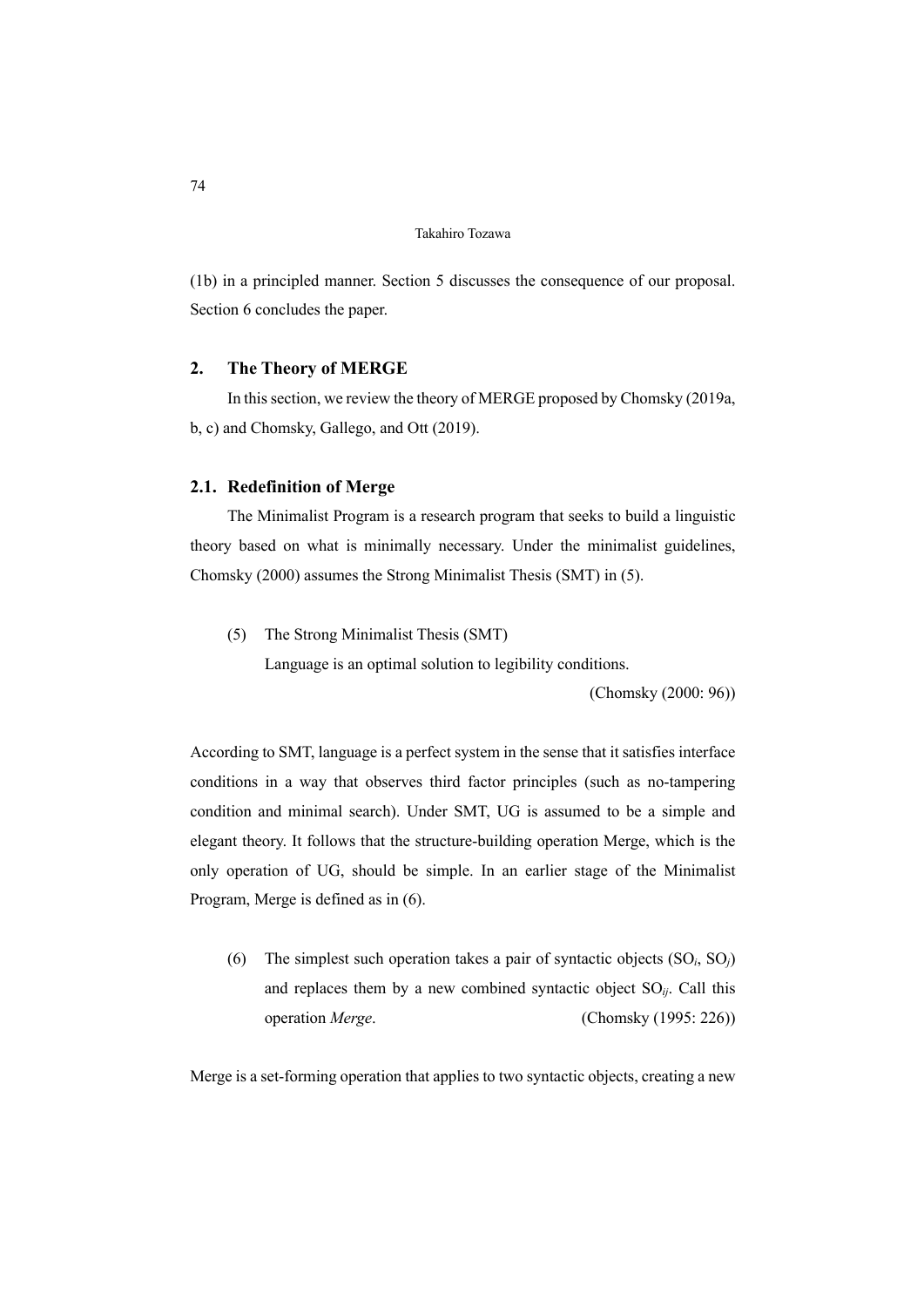syntactic object.

However, Chomsky (2019a, b, c) mentions the problem with Merge: exocentric structures such as the subject-predicate structure. When the subject-predicate structure {NP, VP} is formed, the subject NP and the predicate VP are independently constructed before they are combined. This means that there is a place to form NP and VP in parallel and to put them together. Chomsky calls the place a workspace (WS), arguing that the operation Merge should be revised to the operation on WS, not on two syntactic objects. That is, Merge is an operation that changes WS into another WS. This version of Merge is called MERGE. The Merge operation is redefined as in (7).

(7) MERGE maps WS onto WSʹ.

(Chomsky (2019a, b, c), Chomsky, Gallego, and Ott (2019))

According to Chomsky (2019a) and Chomsky, Gallego, and Ott (2019), MERGE has the property of Recursion, which is shown in (8).

(8) Recursion

All syntactic objects in the lexicon and in the workspace WS are *accessible* to MERGE; (...) The basic property of recursive generation requires that any object already generated be accessible to further operations. (Chomsky, Gallego, and Ott (2019: 245))

Recursion is a property of the faculty of language, demanding that any syntactic object in WS is accessible to MERGE. The accessible elements are restricted to the minimum by Resource Restriction (RR), which is a third factor principle (Chomsky 2019b, c; Chomsky, Gallego, and Ott 2019). This is indicated in (9).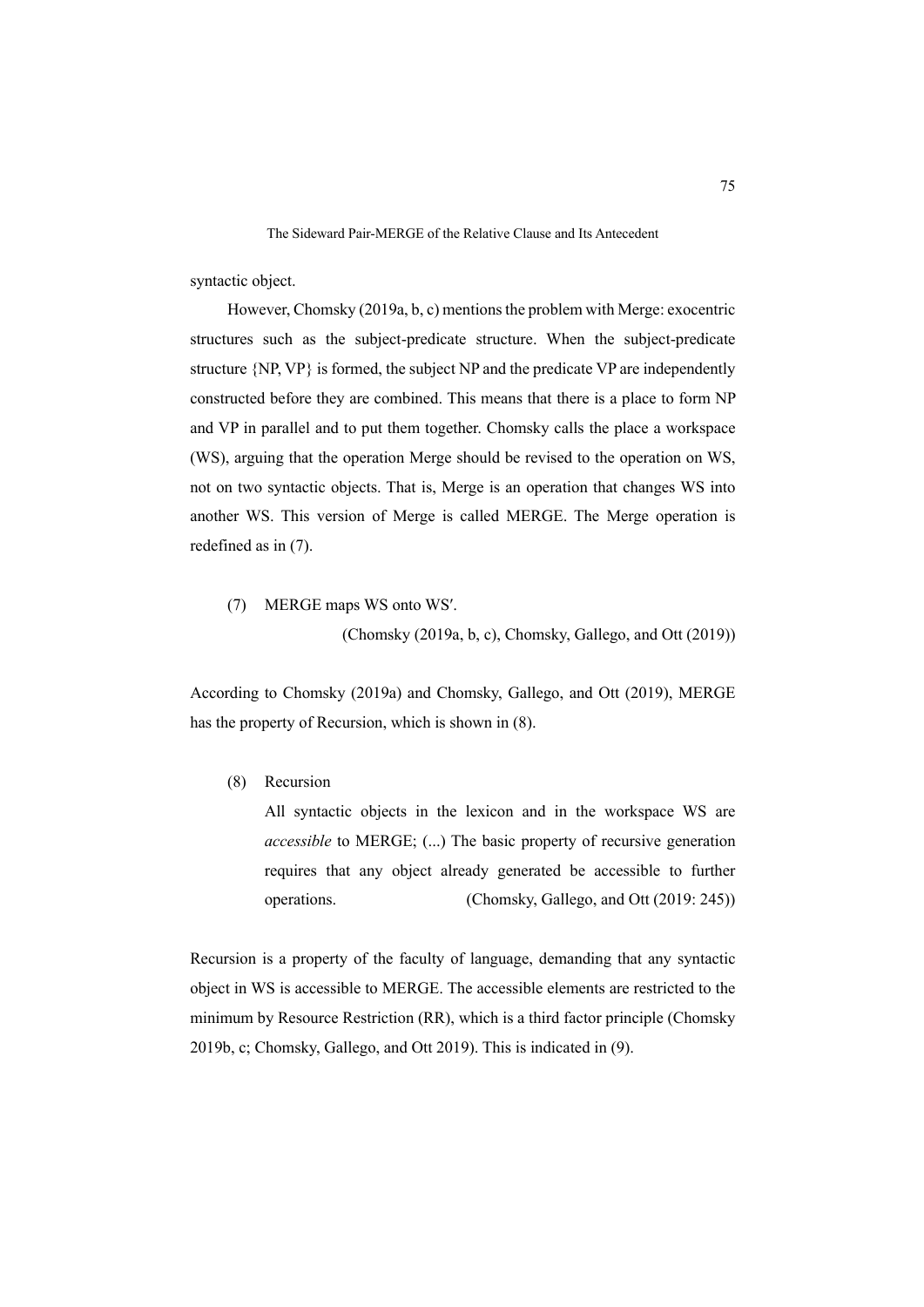### (9) Resource Restriction (RR)

The number of elements accessible to computation should be as small as possible. (Chomsky (2019b, c))

RR restricts accessible resources to the minimum. Chomsky (2019b) argues that the examples of RR are the Phase Impenetrability Condition (PIC) and minimal search. PIC prevents elements inside a phase from being accessible to operations. Minimal search requires the closest element to be accessible to operations. For example, in successive cyclic *wh*-movement, the higher copy of the *wh*-phrase rather than the lower one undergoes movement to the next landing site. This means that the lower copy of the *wh*-phrase is not accessible to the movement operation. This way, PIC and minimal search restrict accessibility. Chomsky (2019b, c) also argues that RR requires that accessible elements should appear only once in WS. That is, RR prohibits two accessible copies of a syntactic object from appearing in WS.

### **2.2. External Merge**

We have seen that WS, Recursion, and RR are involved in MERGE. Here, using an example, we discuss how the MERGE-based derivation proceeds. Let us start with External Merge (EM). Consider the derivation of a transitive *v*\*P phase.

(10) a.  $WS1 = [Subi, v^*, V, Obi]$ b.  $WS2 =$  [Subj,  $v^*$ ,  $\{V, Obj\}$ ] c.  $WS3 = [Subj, \{v^*, \{V, Obj\}\}]$ d.  $WS4 = [\{Subj, \{v^*, \{V, Obj\}\}\}]$ 

Each WS in (10a-d) contains syntactic objects. WS is a set of syntactic objects including lexical items and phrasal elements (constructed structures). For convenience, the square bracket is used to represent the set.<sup>4</sup> WS1 in  $(10a)$  contains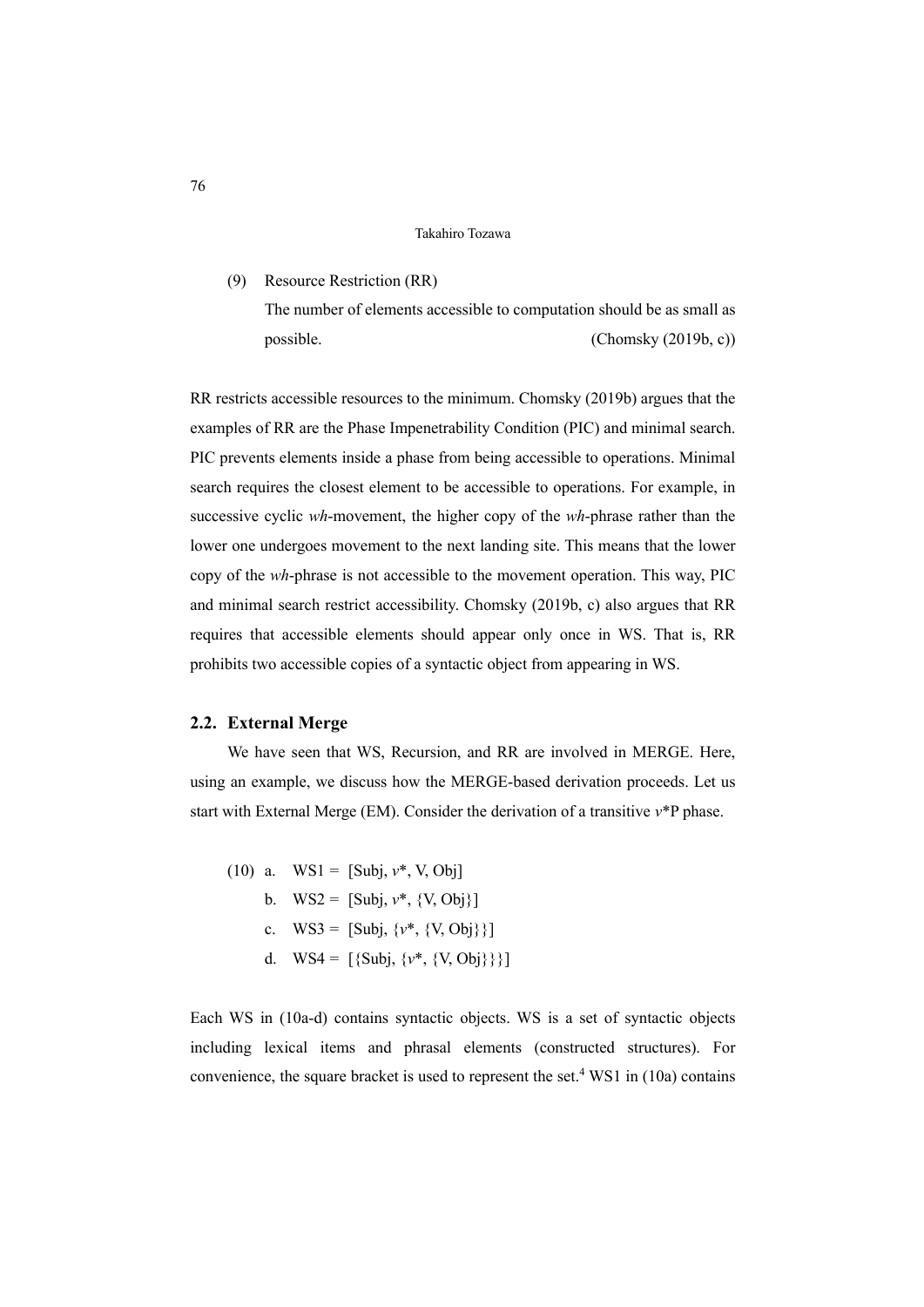Subj, *v*\*, V, and Obj, and these syntactic objects are accessible to MERGE owing to Recursion in (8). Then, MERGE applies to WS1, yielding WS2 in (10b), where the set {V, Obj} is formed. Given Recursion, the accessible elements in WS2 are five syntactic objects: Subj, *v*\*, V, Obj, and {V, Obj}. Here, when WS1 is changed to WS2, V and Obj are eliminated. That is, WS2 is not the one that includes V and Obj as in (11).

(11) WS2<sup>'</sup>=  $[Subi, v^*, V, Obj, {V, Obi}]$ 

WS2' violates RR because there are two accessible copies of V (V and V of  $\{V,Obj\}$ ) and two accessible copies of Obj (Obj and Obj of {V, Obj}) in WS2'. RR prevents two accessible copies from appearing in WS. Therefore, V and Obj are eliminated from WS2.<sup>5</sup> Let us return to the derivation of the v\*P phase. MERGE applies to WS2, updating it to WS3 in (10c), where the structure  $\{v^*, \{V, Obj\}\}\$ is constructed and *v*\* and {V, Obj} are removed. Finally, MERGE updates WS3 to WS4, where the structure  $\{Subj, \{v^*, \{V, Obj\}}\}$  is built and Subj and  $\{v^*, \{V, Obj\}}\}$  are eliminated.

### **2.3. Internal Merge**

Next, we consider Internal Merge (IM). Suppose that the derivation in (10) moves on to the CP phase. Consider (12).

(12) a.  $WS5 = [C, T, {Subj, {v*, {V, Obj}}}]\}$ b.  $WS6 = [C, {T, {Subj, {v*, {V, Obj}}}}]$ c.  $WS7 = [C, {Subj \{T, {Subj, \{v^*, \{V, Obj\}}\}}\}]$ d. WS8 =  $[\{C, \{Subj\} \ T, \{Subj, \{v^*, \{V,Obj\}\}\}\}]$ 

MERGE applies to WS5, yielding WS6, where T is combined with {Subj, {*v*\*, {V, Obj}}}. Next, MERGE changes WS6 to WS7, where Subj is internally merged with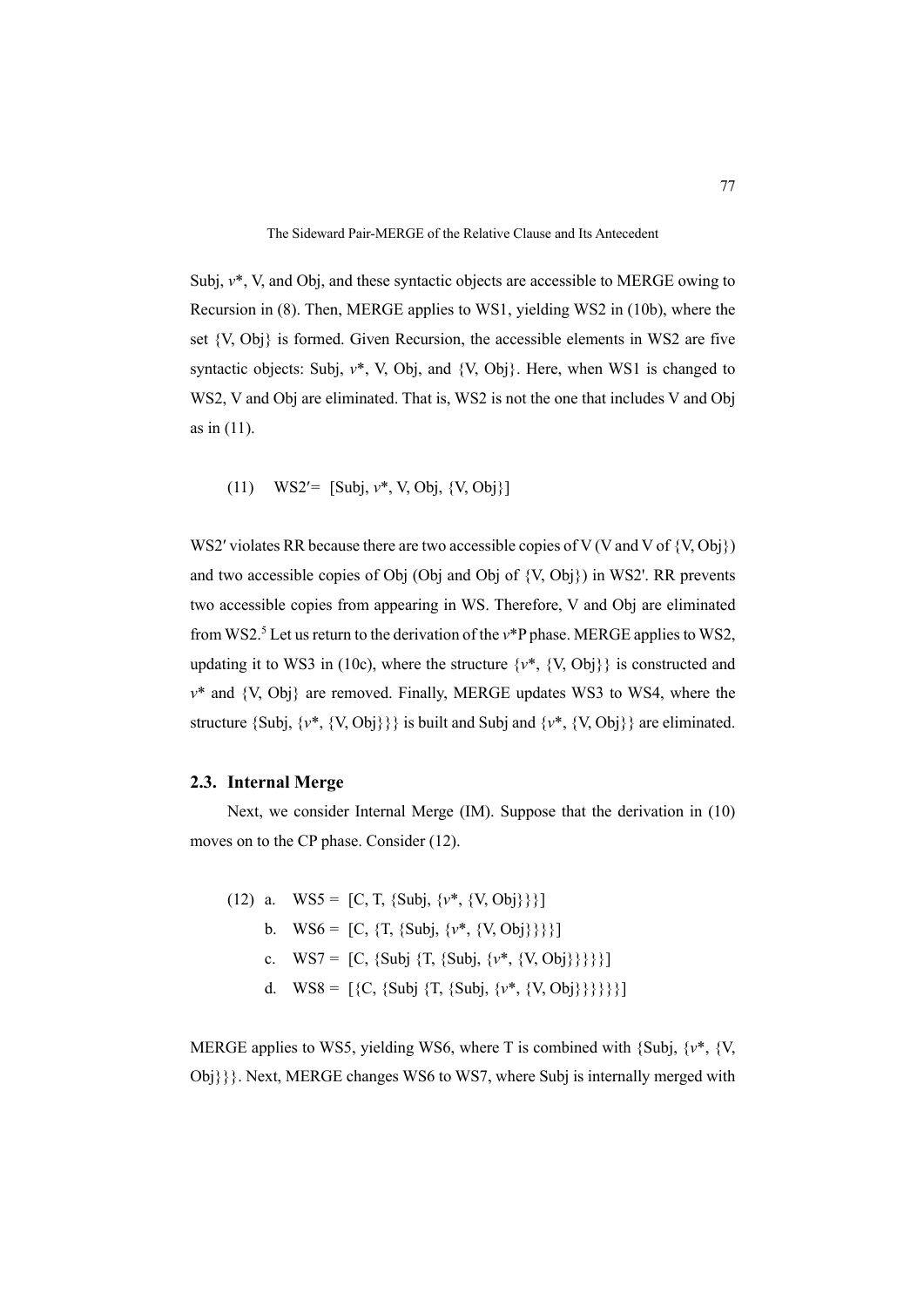{T, {Subj, {*v*\*, {V, Obj}}}}. Recursion allows all syntactic elements in WS7 to be accessible to MERGE. Then, the accessible elements are C, Subj, T, Subj, *v*\*, V, Obj, {V, Obj}, {*v*\*, {V, Obj}}, {Subj, {*v*\*, {V, Obj}}}, {T, {Subj, {*v*\*, {V, Obj}}}}, and  ${\{Subj\;\{T,\;\{Subj,\;\{v^*,\;\{V,\;Obj\}\}\}\}\}}$ . Although there are two copies of Subj, only the higher copy is accessible to operations, owing to minimal search. Therefore, IM satisfies RR. The derivation goes on and MERGE updates WS7 to WS8, as a result of which we get the CP structure.

# **2.4. Extensions of Merge**

Chomsky (2019a, b, c) and Chomsky, Gallego, and Ott (2019) argue that MERGE prohibits extensions of Merge: Parallel Merge, Sideward Movement, and late Merge.<sup>6</sup> In this section, we present an overview of the illegitimacy of these extensions of Merge.

# **2.4.1. Parallel Merge**

First, we discuss Parallel Merge as proposed by Citko (2005). This is illustrated in (13).



Suppose that after *a* is externally merged with *b*, *b* undergoes Merge with *c*. Merge of *b* and *c* is called Parallel Merge. Such Merge has the property of EM in that two independent syntactic objects are combined but it also has the property of IM in that a subpart of the constructed structure (the set  $\{a, b\}$ ) is taken as one of two syntactic objects.

However, Parallel Merge is problematic under the framework of MERGE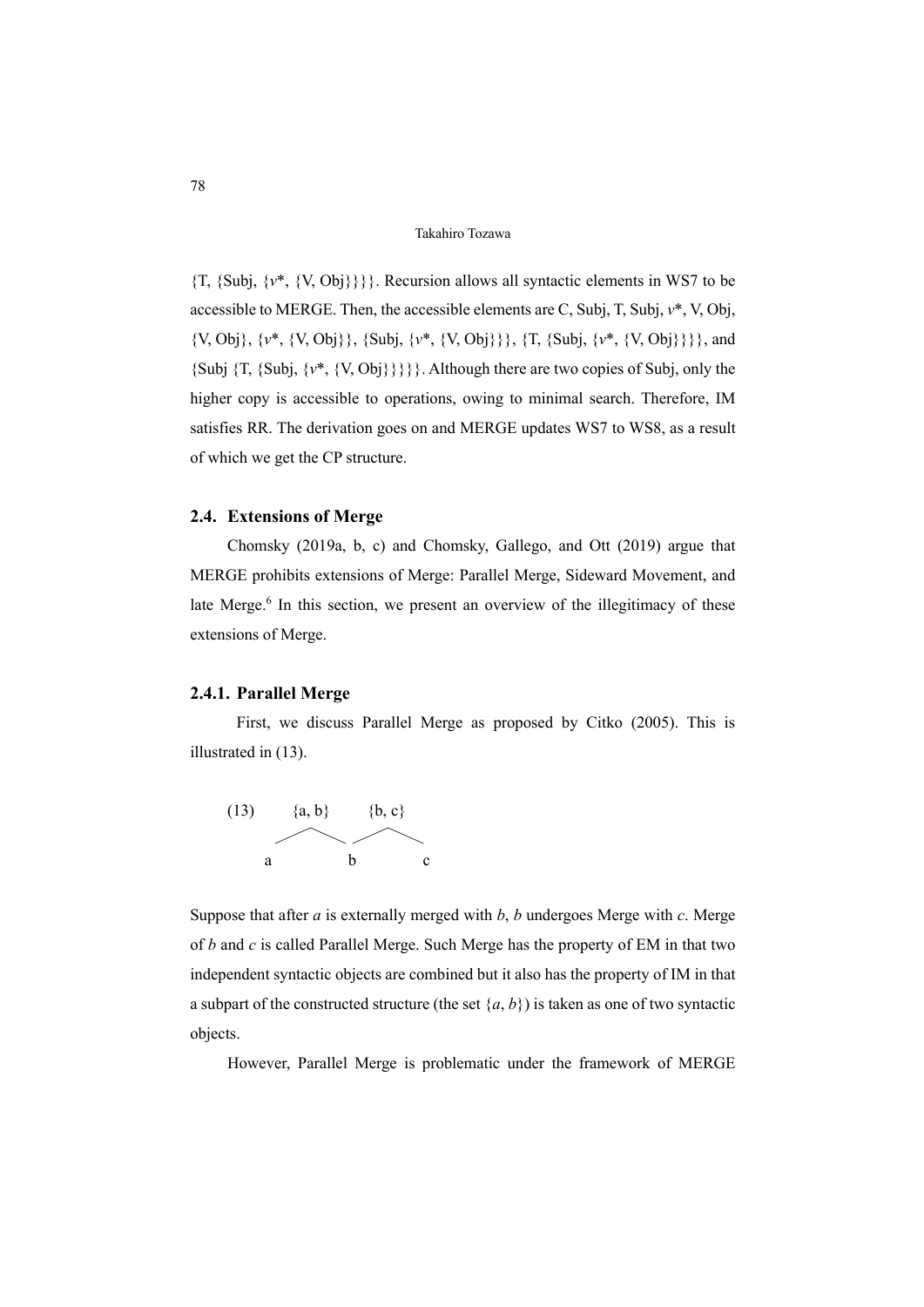because it creates two accessible copies of a syntactic element, which violates RR. Consider the derivation in (14).

(14) a. WS1 = [a, b, c] b. WS2 = [{a, b}, c] c. WS3 = [{a, b}, {b, c}] (Parallel Merge)

MERGE applies to WS1 in (14a), yielding WS2 in (14b), where *a* undergoes EM with *b*. Next, MERGE updates WS2 to WS3 in (14c), where the set  ${b, c}$  is formed by Parallel Merge. Recursion allows all syntactic objects in WS3 to be accessible to operations. The accessible syntactic objects in WS3 are  $a, b, b, c, \{a, b\}$ , and  $\{b, c\}$ . It is important to note that two copies of *b* are accessible, which violates RR. Therefore, Parallel Merge is illegitimate.<sup>7</sup>

# **2.4.2. Sideward Movement**

Second, we consider Sideward Movement. Nunes (2001, 2004) proposes Sideward Movement, which allows a copy of a syntactic object in a structure K to merge with the syntactic object L constructed independently of the structure K. This is illustrated in (15).



(cf. Nunes (2001: 305))

A series of operations in (15a, b) show Sideward Movement of α. In (15a), α in the syntactic object K is copied and merged with the syntactic object L, which is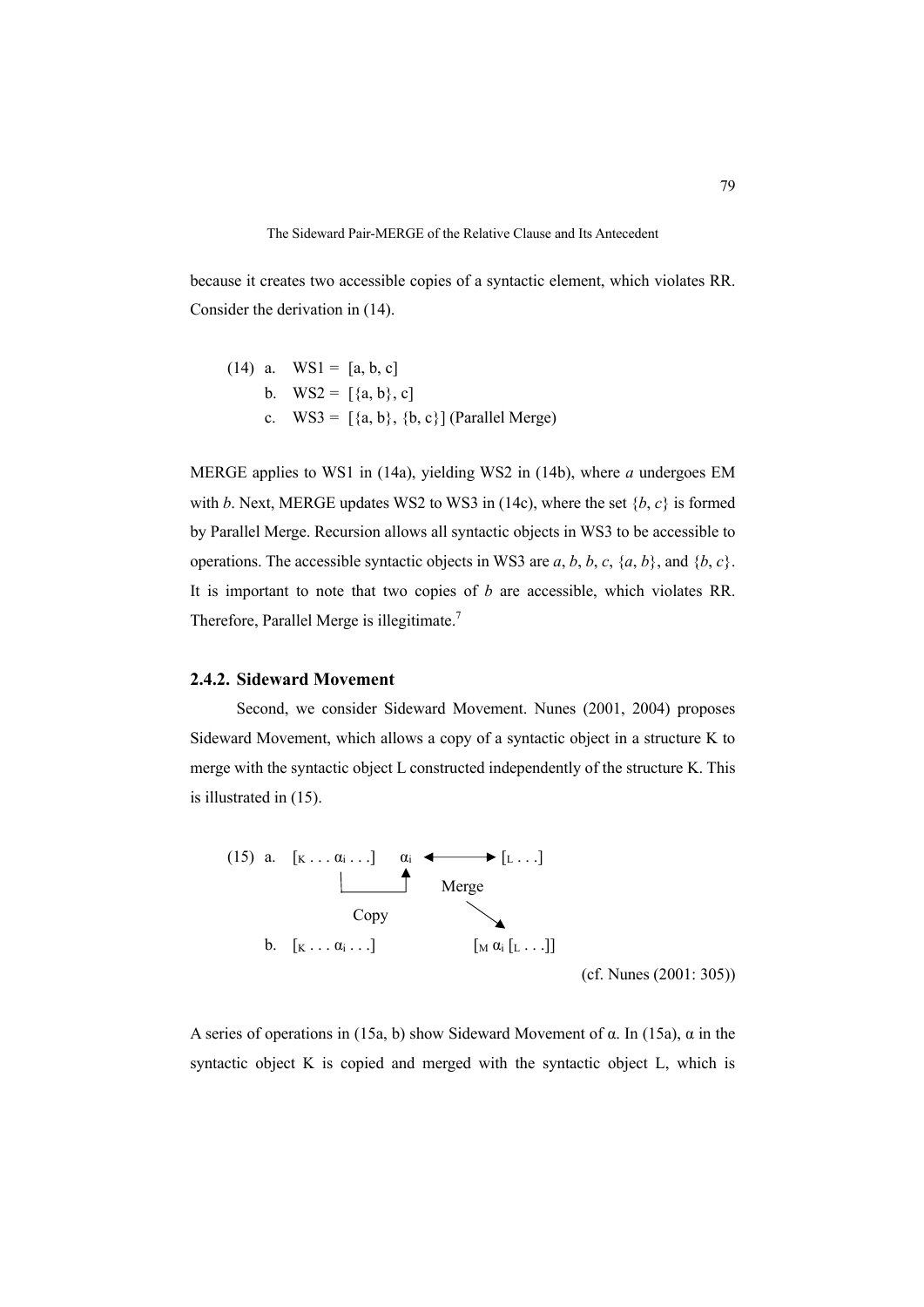constructed in parallel with K. As a result, the syntactic object M is formed as in (15b).

Sideward Movement is impossible under the MERGE theory because it results in a violation of RR like Parallel Merge. The derivation of Sideward Movement proceeds in the same way as that of Parallel Merge. The derivation is shown in (16).

(16) a. WS1 = [a, b, c] b. WS2 = [{a, b}, c] c. WS3 = [{a, b}, {b, c}] (Sideward Movement)

Suppose that the derivation proceeds to WS2 in (16b). Here, MERGE applies to WS2, yielding WS3, where *b* undergoes Sideward Movement to *c*, which is a syntactic object independent of the set  $\{a, b\}$ . Consequently, the set  $\{b, c\}$  is created. All syntactic objects in WS3 are accessible because of Recursion. The accessible elements are  $a, b, b, c, \{a, b\}$ , and  $\{b, c\}$ . There are two accessible copies of  $b$ , which violates RR. Therefore, Sideward Movement is excluded just like Parallel Merge.

# **2.4.3. Late Merge**

Third, we turn to late Merge, which is a countercyclic operation which applies to an element inside the structure that has already been constructed. $8 \text{ Consider } (17)$ .



In (17a), Merge of *a* and *b* takes place, creating the set  $\{a, b\}$ . Then, late Merge applies to *b* inside the structure, as a result of which  ${b, c}$  is formed as in (17b). The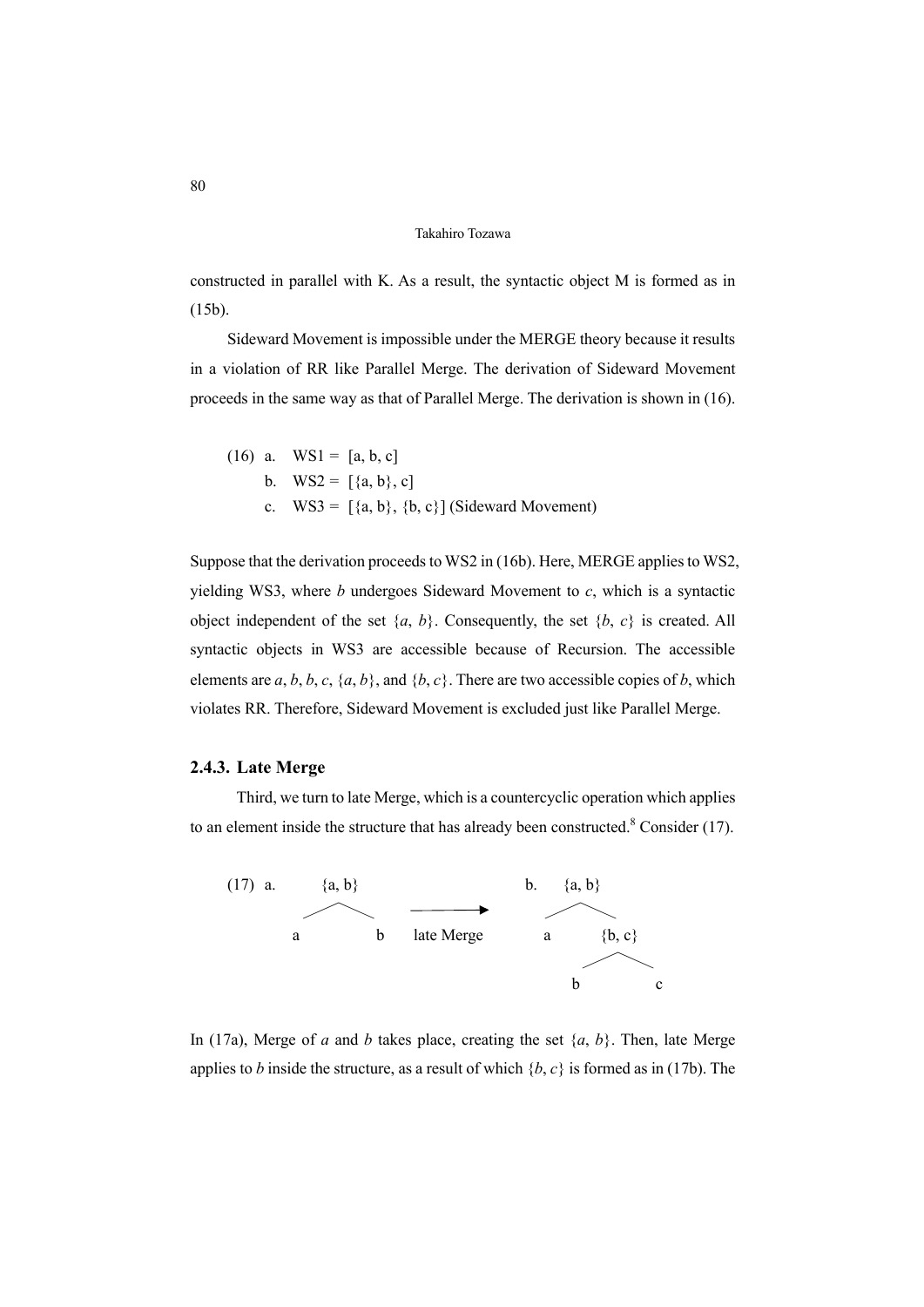MERGE theory bans late Merge because late Merge leads to a violation of RR just like Parallel Merge and Sideward Movement. The MERGE-based derivation of late Merge is the same as that of Parallel Merge and Sideward Movement. Consider (18)

(18) a. WS1 = [a, b, c] b. WS2 = [{a, b}, c] c. WS3 = [{a, b}, {b, c}] (late Merge)

After MERGE updates WS1 to WS2, it changes WS2 to WS3, where *c* is late-merged with *b* and the set  $\{b, c\}$  is newly created. As we have already seen, the two accessible copies of  $b$  induce the violation of RR. $<sup>9</sup>$  Thus, late Merge is no longer</sup> permitted.

We have seen that Parallel Merge, Sideward Movement, and late Merge are illegitimate operations under the framework of MERGE. Therefore, these extensions of Merge are eliminated from the theory of grammar.

# **2.5. Pair-MERGE**

Chomsky (2019b, c) and Chomsky, Gallego, and Ott (2019) argue that structure-building mechanisms include an asymmetrical operation Pair-MERGE in addition to a symmetrical operation MERGE.<sup>10</sup> Pair-MERGE yields an adjunction structure, creating an ordered pair. For example, consider (19).

(19)  $\left[\dots\right]\left[\text{NP} \left[\text{AP} \text{ young}\right]\left[\text{NP} \text{ man}\right]\right]$ 

The adjunction structure results from Pair-MERGE of the adjunct AP *young* and NP *man*. Pair-MERGE creates the asymmetrical structure where the adjunct AP *young* is attached to NP *man* and the category of the entire structure is NP. This structure is asymmetrical in that NP rather than AP is the label of the entire structure.<sup>11</sup>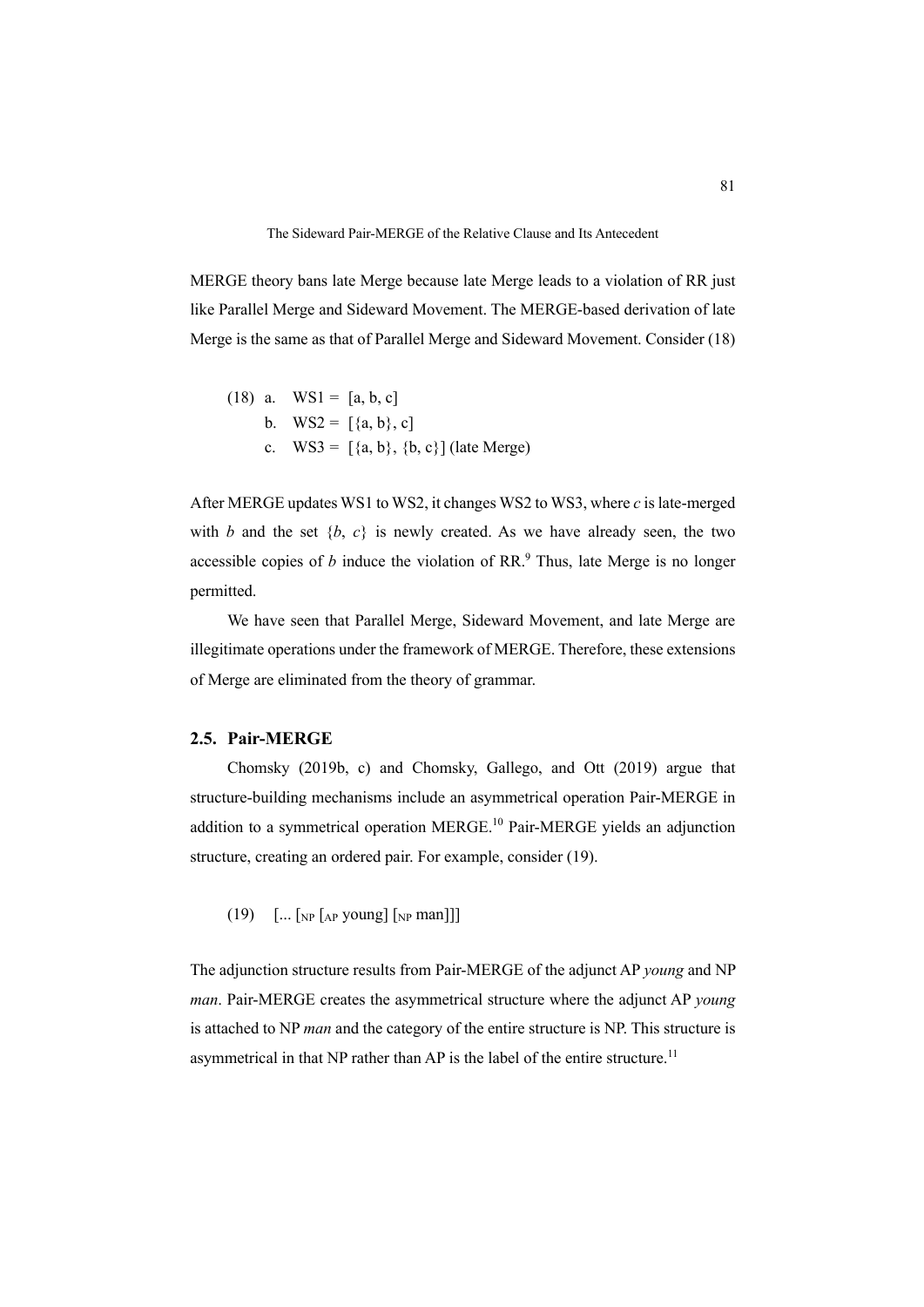Pair-MERGE forms an ordered pair  $\langle \alpha, \beta \rangle$ , which means that  $\alpha$  adjoins to  $\beta$ .<sup>12</sup> Pair-MERGE makes the elements of the ordered pair inaccessible. This is indicated in (20).

(20) The elements of the ordered pair formed by Pair-MERGE are inaccessible.

As schematically shown in (21), Pair-MERGE yields the ordered pair <*young*, *man*>.



Neither *young* nor *man* can be extracted out of the ordered pair, whereas the ordered pair <*young*, *man*> itself can undergo movement. This way, Pair-MERGE makes the elements of the ordered pair inaccessible.

# **3. A Proposal**

As we have already seen in (20),  $\alpha$  and  $\beta$  of the ordered pair  $\langle \alpha, \beta \rangle$  are inaccessible. Considering this property of the ordered pair, we agree with Kitahara (2019) that the elements of the ordered pair are not accessible terms for applications of MERGE. This enables us to pursue the possibility that Sideward Movement is allowed in certain cases. Let us discuss this possibility in detail. Consider (22).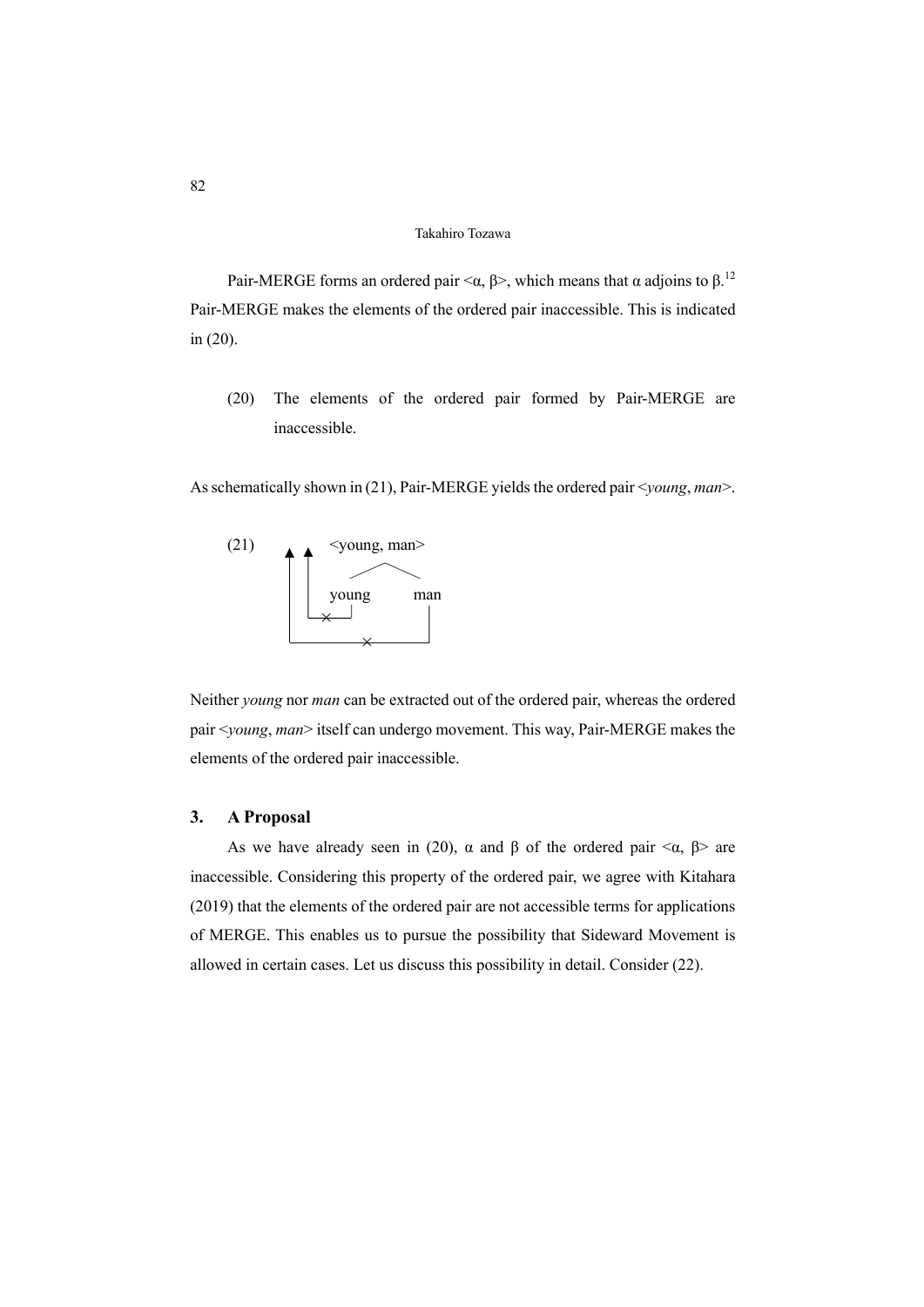(22) a. WS1 = [a, b, c] b. WS2 = [{a, b}, c] c. WS3 = [{a, b}, <b, c>] (Pair-MERGE)

Let us assume that the derivation has reached (22b). Pair-MERGE applies to WS2, yielding WS3 in (22c), where *b* undergoes Pair-MERGE with *c*. Since *c* is a syntactic object independent of {*a*, *b*}, we call this type of Pair-MERGE Sideward Pair-MERGE.13 Sideward Pair-MERGE does not violate RR because *b* of the ordered pair  $\langle b, c \rangle$  is inaccessible and only *b* of  $\{a, b\}$  is accessible. Therefore, we propose (23).

(23) Sideward Movement is permitted as far as it is Pair-MERGE.

In the next section, we show that under this proposal, Nunes' (2001, 2004) cyclic analysis for relative clause adjunction in certain instances is tenable.

# **4. Analysis**

We are in favor of Nunes' (2001, 2004) cyclic approach to relative clause adjunction in a case where the relative clause is not reconstructed. If we adopt Nunes' cyclic analysis, we can give a principled account for the contrast between (1a) and (1b), repeated here as (24a) and (24b), respectively.

- (24) a. \*Whose claim that Johni likes Mary did hei deny *t*?
	- b. Which claim that Johni made did hei later deny *t*?

(Lebeaux (1991: 211))

Let us first consider (24b). The derivation under the MERGE-based cyclic analysis is indicated in (25).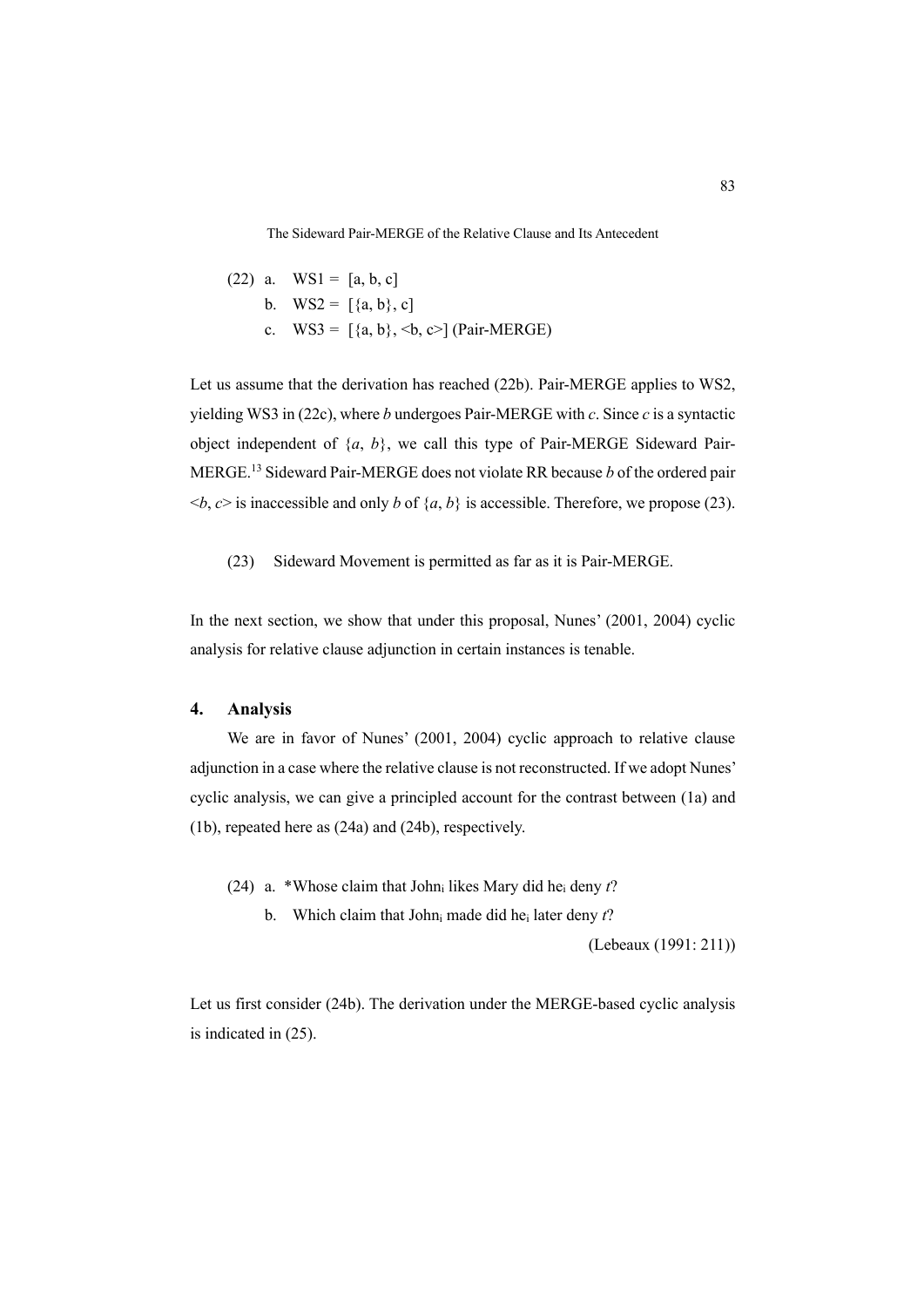- (25) a.  $WS1 = \int \{dd \, \text{he} \, \text{later} \, \text{deny} \, \text{which} \, \text{claim} \}, \, \{ \text{that John made} \}$ 
	- b.  $WS2 = \int \{dd \mid \}$  he later deny which claim}, <{that John made} {which claim}> ]
	- c.  $WS3 = \left[\ \{ \langle \} \text{that John made} \right] \}$  {which claim}  $>$  {did he later deny which claim} } ]

Suppose that the derivation has reached the stage of WS1 in (25a), where the matrix and relative clauses are constructed in parallel. Here, Pair-MERGE applies to WS1, yielding WS2, where *which claim* undergoes Sideward Pair-MERGE with the relative clause.14, <sup>15</sup> Note that Sideward Pair-MERGE does not violate RR because WS2 does not include two accessible copies of *which claim*: *which claim* of the ordered pair <*that John made*, *which claim*> is inaccessible and only the object *which claim* of the verb *deny* is accessible.16 Next, MERGE updates WS2 to WS3, where the *wh*-phrase is merged with {*did he later deny which claim*}. Then, *he* does not ccommand *John* at any stage of the derivation. Therefore, *he* and *John* in (24b) can be coreferential.<sup>17, 18</sup>

Next, we turn to the derivation of (24a). This is shown in (26).

- (26) a.  $WS1 = \int \{dd \, \text{he} \, \text{deny} \, \text{whose claim} \}, \{ \text{that John likes Mary} \}$ 
	- b.  $WS2 = \int \{dd \, \text{he} \, \text{deny} \, \text{whose claim} \}$ ,  $\{claim \, \{that \, John \, likes} \}$ Mary}} ]
	- c.  $WS3 = \int \{dd \, \text{he} \, \text{deny} \, \text{whose claim } \{ \text{chain} \, \}$ likes Mary } } ]
	- d. WS4 =  $\{\{\text{whose } \{\text{claim } \{\text{that John likes Mary}\}\}\}\$ whose claim} } ]

We assume that the derivation proceeds to the stage in (26a). Here, MERGE changes WS1 to WS2, where *claim* is sideward-merged with the complement clause. After that, MERGE applies to WS2, yielding WS3, where *whose* undergoes Sideward Movement to NP *claim that John likes Mary*. Finally, MERGE updates WS3 to WS4,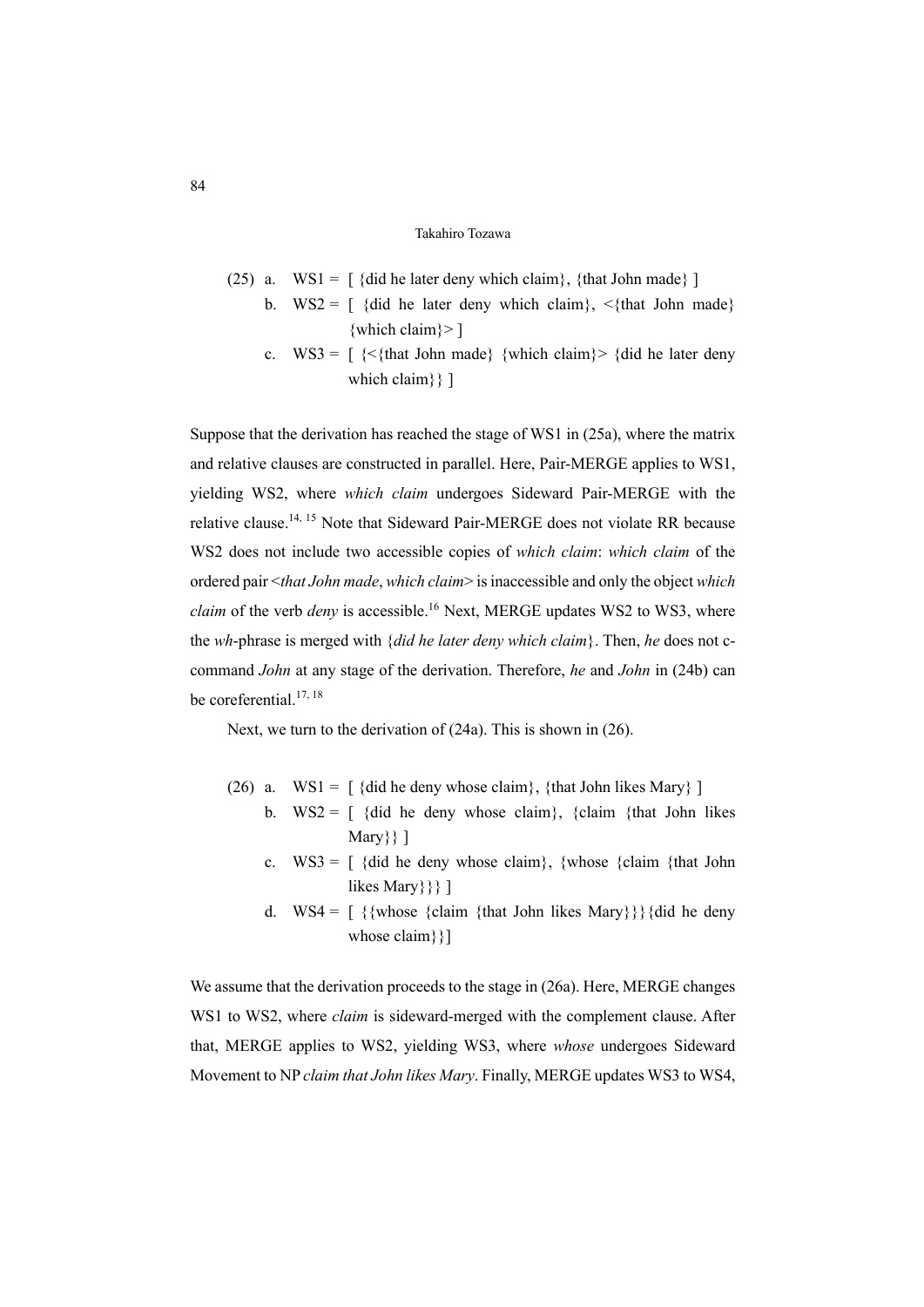where the *wh*-phrase is merged with CP *did he deny whose claim*. Although *he* does not c-command *John* at any stage of the derivation and therefore, there is no Condition C violation, this derivation violates RR. Concretely, when WS1 is mapped to WS2, *claim* undergoes Sideward Movement to the complement clause. But this type of Sideward Movement is Set-MERGE rather than Pair-MERGE. Therefore, two accessible copies of *claim* are created in WS2. Similarly, two accessible copies of *whose* are created in WS3 by Sideward Set-MERGE. Two accessible copies of *claim* in WS2 and two accessible copies of *whose* in WS3 lead to the RR violation.<sup>19</sup> Therefore, (24a) is ungrammatical. Note that if Sideward Movement of *claim* and *whose* does not take place, a Condition C violation occurs. Consider the structure in (27).

(27)  $WS = \int {\{\text{whose } \{\text{claim } \{\text{that John likes Mary}\}\}\}}$  {did he deny {whose} {claim {that John likes Mary}}}}} ]

Suppose that the derivation proceeds to the final stage, where *claim* is merged with the complement clause, *whose* is merged with NP *claim that John likes Mary*, and the *wh*-phrase undergoes *wh*-movement to CP. In this structure, *he* c-commands *John*, which violates Condition C. Therefore, (24a) is ungrammatical. This way, (24a) is ruled out by RR or Condition C.

# **5. A Consequence**

We have seen that Sideward Movement is possible insofar as it is Pair-MERGE. If our argument is on the right track, the same should be true for Parallel Merge: Parallel Merge is permitted as long as it is Pair-MERGE. Consider (28).

(28) a.  $WS1 = [a, b, c]$ b.  $WS2 = [\{a, b\}, c]$ c.  $WS3 = \frac{3a}{b}, \leq b, c > \frac{3a}{a}$  (Parallel Pair-MERGE)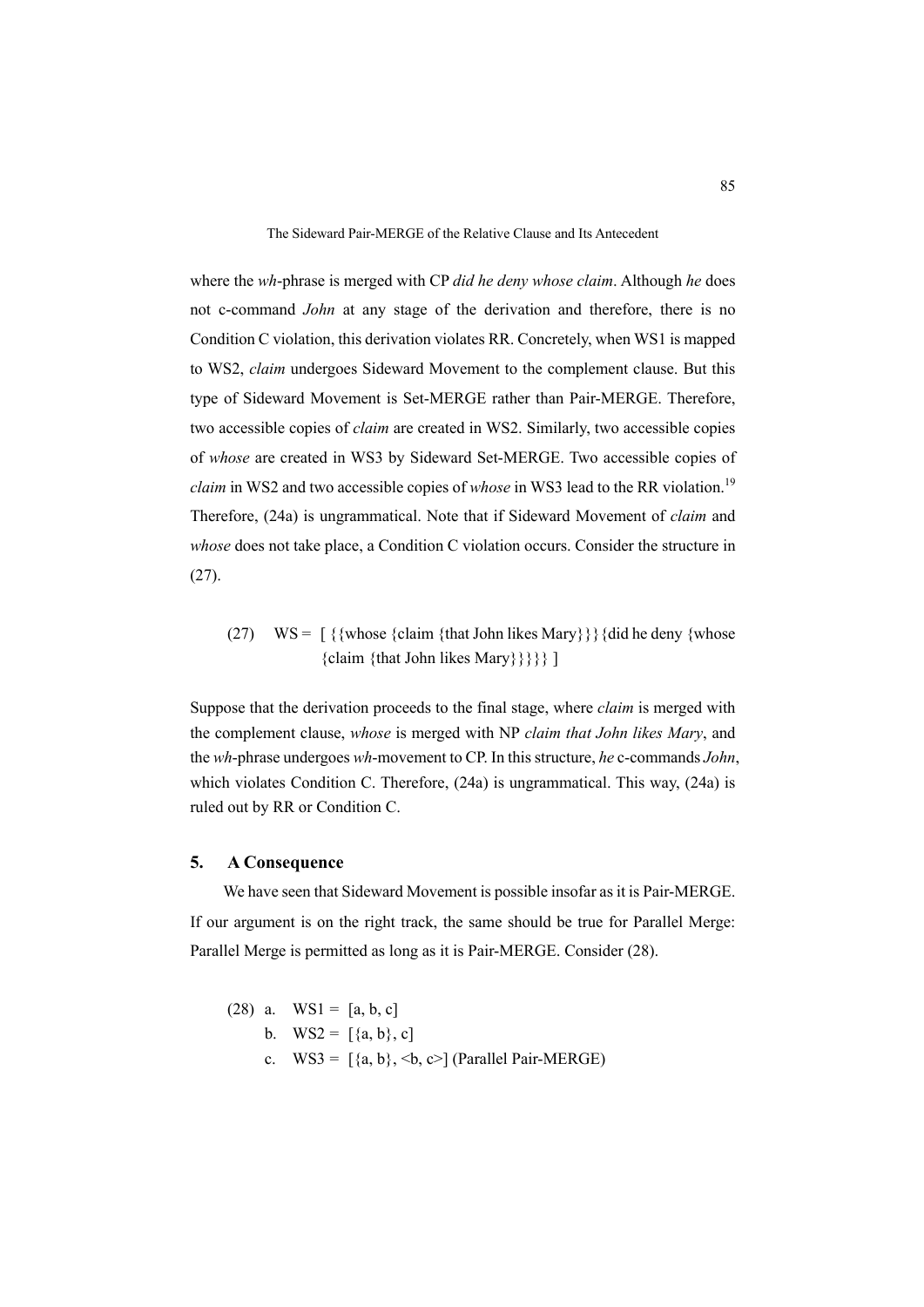After the derivation proceeds to WS2, Pair-MERGE applies to WS2, yielding WS3, where *b* of {*a*, *b*} undergoes Parallel Pair-MERGE with *c*. In WS3, *b* of the ordered pair  $\langle b, c \rangle$  is inaccessible and therefore, only *b* of  $\{a, b\}$  is accessible. There is no violation of RR. Thus, Parallel Pair-MERGE should be a legitimate operation. Note that WS3 shows that if we assume that  $\{a, b\}$  in WS3 is the main clause,  $c$  of  $\leq b, c$ is generated outside the main clause. Is there any syntactic object that is generated outside the main clause? We suggest that non-restrictive relative clauses such as (29) occur outside the main clause.

(29) I telephoned Rod, who had called while I was out.

The sentence in (29) has the structure in (30).



The non-restrictive relative clause CP undergoes Parallel Pair-MERGE with DP *Rod*. The structure in (30) shows that the non-restrictive relative clause CP appears outside the CP-TP-*v*\*P-VP structure. Then, we predict that the element in the main clause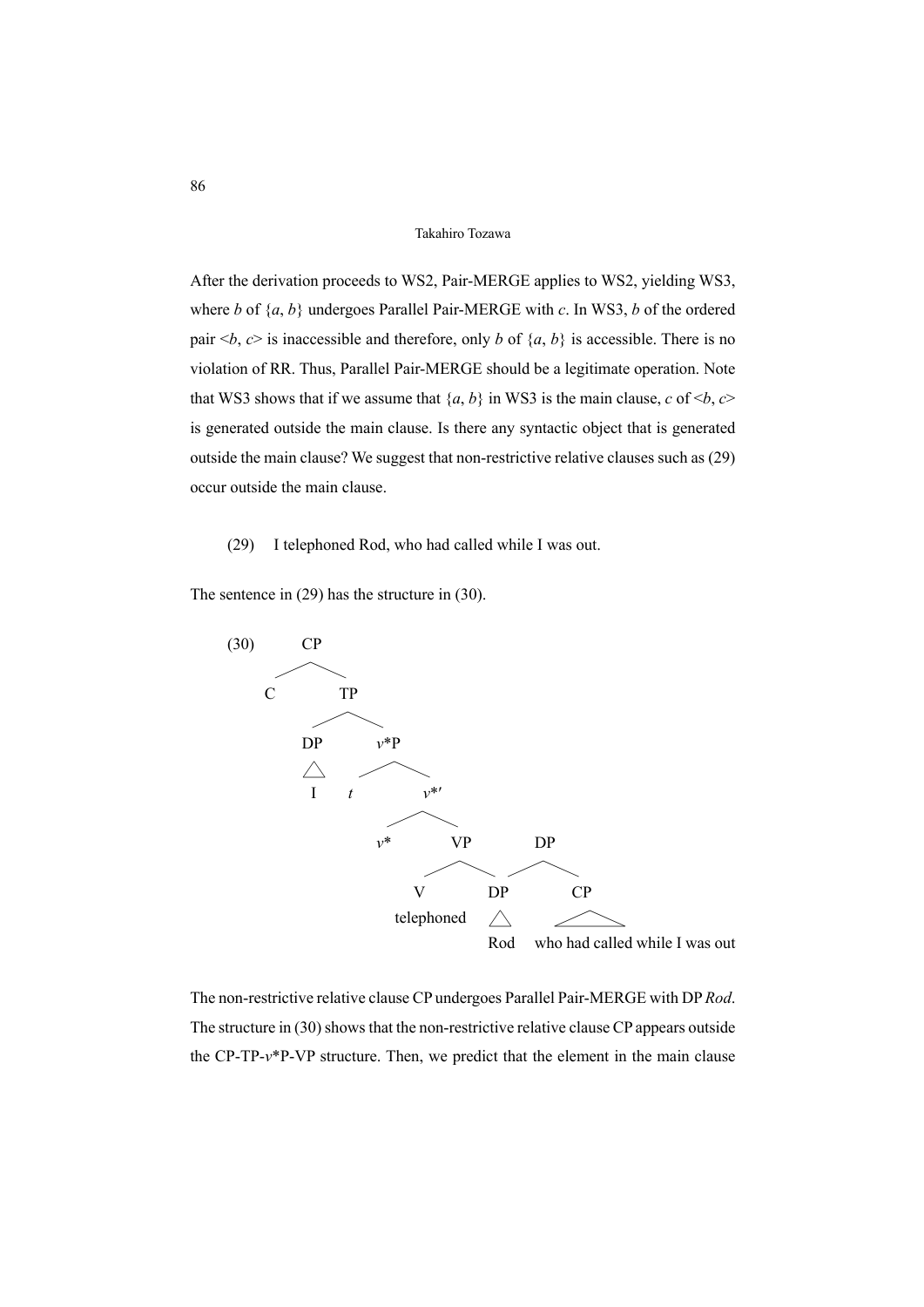cannot bind the element in the non-restrictive relative clause. This prediction is borne out.

(31) a. Everyonei spoke about museum that hei had visited.

b. \*Everyone<sub>i</sub> spoke about the Millennium Dome, which he<sub>i</sub> had visit. (cf. Vries (2006: 256))

*Everyone* can license the bound pronoun *he* in the restrictive relative clause in (31a), while it cannot license *he* in the non-restrictive relative clause in (31b). The structure of the sentence in (31b) is shown in (32).

(32) WS = [ {everyone<sub>i</sub> spoke about the Millennium Dome},  $\langle$ {which he<sub>i</sub> had visit} {the Millennium Dome}>]

Parallel Pair-MERGE creates the ordered pair formed independently of the main clause. In this structure, the bound pronoun *he* is outside the c-command domain of *everyone*. Then, *he* cannot be licensed by *everyone*, resulting in the ungrammaticality of  $(31b)^{20}$ 

One potential problem with the present analysis is that we cannot account for why the main-clause subject DP can be the antecedent of a non-restrictive relative clause. Consider (33).

- (33) a. His bag, which was not so large, contained ten books.
	- b. \*Everyone<sub>i</sub> thinks that Mary, who he<sub>i</sub> suspected, is likely to defect.

(33a) shows that the main-clause subject can serve as the antecedent of the nonrestrictive relative clause, just like the main-clause object in (29). Furthermore, (33b) shows that *everyone* cannot license the bound pronoun *he* in the non-restrictive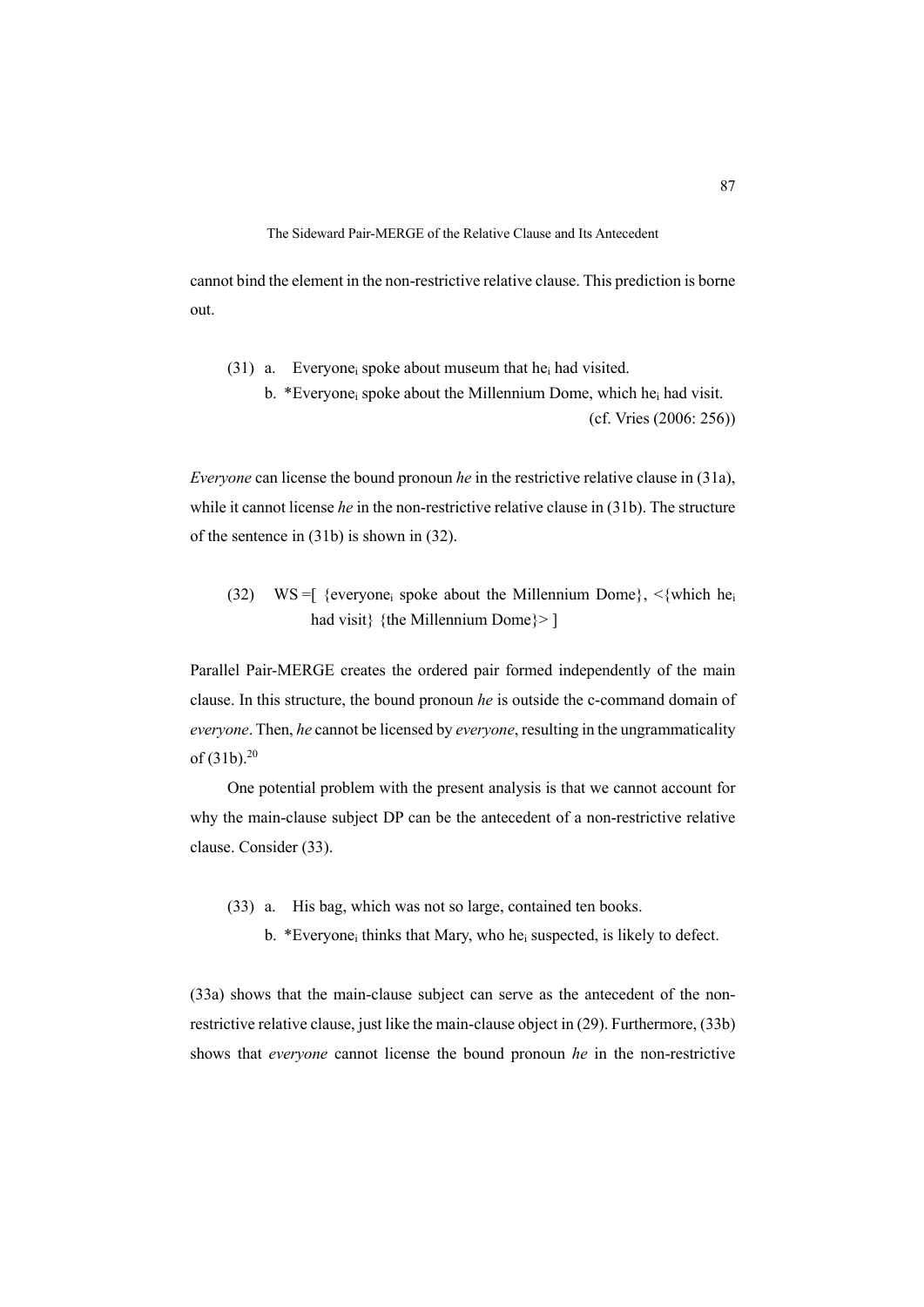relative clause headed by the main-clause subject DP, which supports the prediction of the present analysis, as discussed above. The question then arises of how the nonrestrictive relative clause, which is outside the main clause, undergoes movement to TP together with the main-clause subject. We suggest that actually, the nonrestrictive relative clause in (33a) undergoes Parallel Pair-MERGE with the mainclause subject after the subject moves to TP. The derivation is shown in (34).

- (34) a.  $WS1 = \lceil C, \{T, \{\text{his bag}\}\}$  contained ten books}}, {which was not so large} ]
	- b. WS2 =  $\lceil C, \{\text{his bag}\} \rceil$   $\{\{\text{his bag}\} \}$  contained ten books}}, {which was not so large} ]
	- c.  $WS3 = \lceil \langle \{\text{which was not so large}\} \rangle$  {his bag} >, C, {{his bag} {T} {{his bag} contained ten books}}} ]
	- d. WS4 =  $\lceil$  <{which was not so large} {his bag} >, {C {{his bag} {T {{his bag} contained ten books}}}} ]

Suppose that the derivation has reached WS1, where the main-clause TP and the nonrestrictive relative clause are built in parallel. MERGE applies to WS1, yielding WS2, where the subject *his bag* moves to TP. Next, Pair-MERGE updates WS2 to WS3, where the non-restrictive relative clause undergoes Parallel Pair-MERGE with the subject in TP. Finally, MERGE changes WS3 to WS4, where C is merged with TP. In this derivation, the non-restrictive relative clause does not move to TP, which makes the Parallel Pair-MERGE analysis maintainable.<sup>21</sup>

# **6. Conclusion**

We have proposed that Sideward Movement is a legitimate operation as long as it is Pair-MERGE. We have shown that this proposal makes Nunes' (2001, 2004) cyclic analysis of relative clause adjunction available under the framework of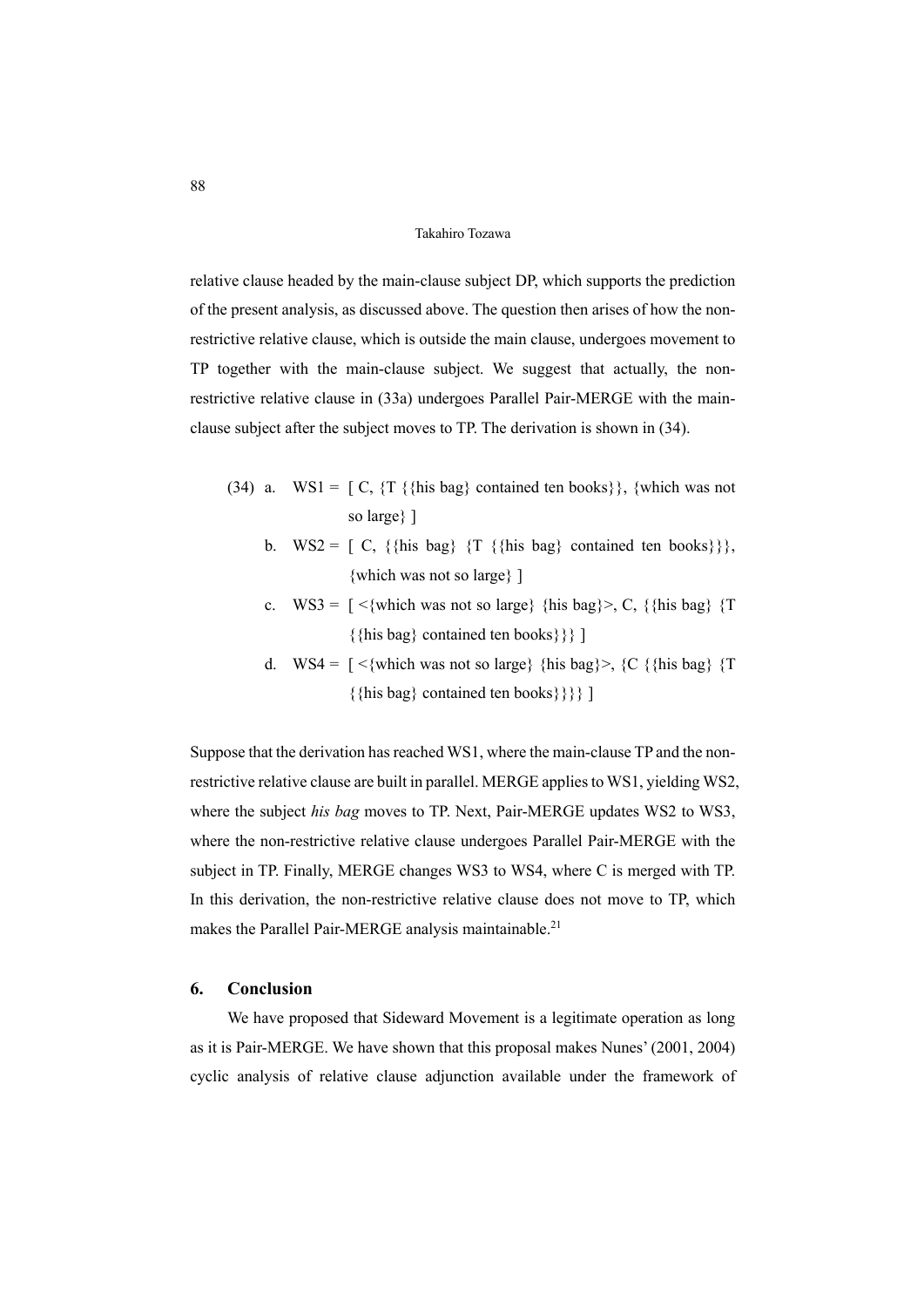MERGE, offering a principled account for the argument-adjunct asymmetry in reconstruction for Condition C. To the extent that our proposal is on the right track, there are three implications. First, we should rethink the view of Chomsky (2019a, b, c) and Chomsky, Gallego, and Ott (2019) that Parallel Merge and Sideward Movement should be eliminated from the theory of grammar. Second, our proposal supports Nunes' (2001, 2004) cyclic analysis for relative clause adjunction in certain cases. Third, our proposal provides support for RR, which is a third factor principle, in that we can give an RR-based account for the argument-adjunct asymmetry in reconstruction.

\*This paper is a revised version of the paper presented at the 12th Hokkaido Theoretical Linguistics Society held at Asahikawa Medical University on February 15, 2020. I would like to express my appreciation to Yoshiaki Kaneko and Etsuro Shima for their invaluable comments and suggestions. I am also grateful to Yoshihisa Goto, Toru Ishii, Satoru Kanno, Nobuhiro Miyoshi, Kenji Sugimoto, and Masashi Totsuka for stimulating discussions. All errors are mine. This study is supported by a Grant-in-Aid for Scientific Research (C), No. 18K00635.

### **Notes**

1) The complement clause must occur in the object position owing to Chomsky's (1981) Projection Principle, which requires that selectional properties of lexical items must be satisfied at all levels of syntactic representation: D-structure, S-structure, and LF. The *that*-clause is selected as the complement by *claim* and therefore, the Projection Principle requires it to appear in the complement position of *claim* in D-structure.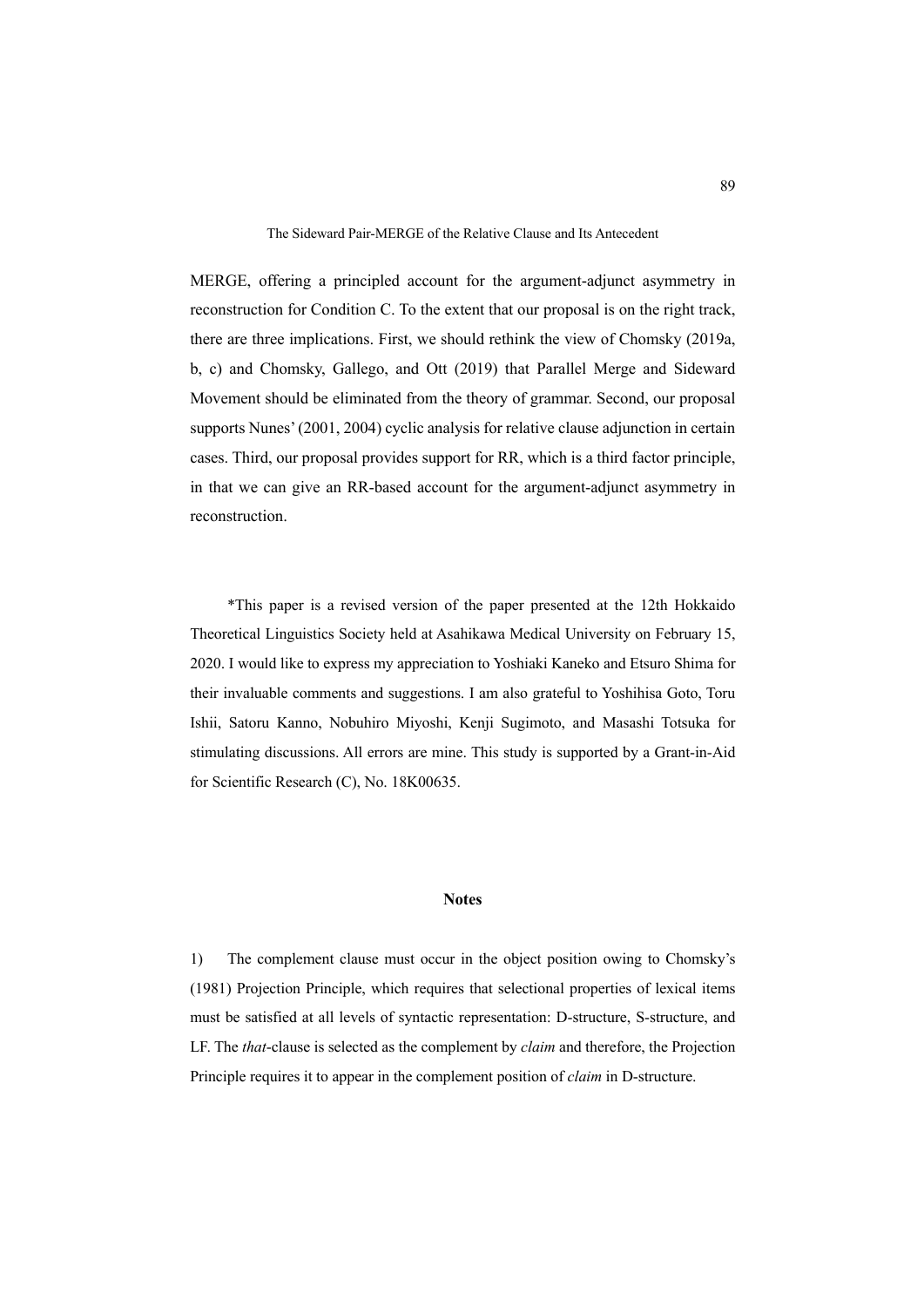2) The relative clause is an adjunct, which is not restricted by the Projection Principle. Therefore, it can be merged with the relative clause head after *wh*-movement.

3) Chomsky (1995, 2019a, b, c) and Chomsky, Gallego, and Ott (2019) also point out the complexity of late Merge.

4) The set formed by MERGE is indicated by the curly bracket, which we are familiar with.

5) In other words, V and Obj in WS1 are replaced by {V, Obj} in WS2. According to Chomsky (2019a, b, c), in this sense, we go back to Chomsky's (1995) definition of Merge in (6), which is repeated here as (i).

(i) The simplest such operation takes a pair of syntactic objects (SO*i*, SO*j*) and replaces them by a new combined syntactic object SO*ij*. Call this operation *Merge*. (Chomsky (1995: 226))

(i) states that the operation Merge replaces SO*<sup>i</sup>* and SO*<sup>j</sup>* with SO*ij*. The definition assumes that Merge eliminates SO*<sup>i</sup>* and SO*j*. This way, MERGE incorporates the property of Merge.

6) Chomsky (2013: 40, fn. 20) notes that only EM and IM are legitimate if Merge is a binary operation and the notions such as multidominance and late Merge postulate an extension of Merge.

7) Minimal search does not make one of the two copies inaccessible because neither of them is higher than the other. Therefore, both are accessible.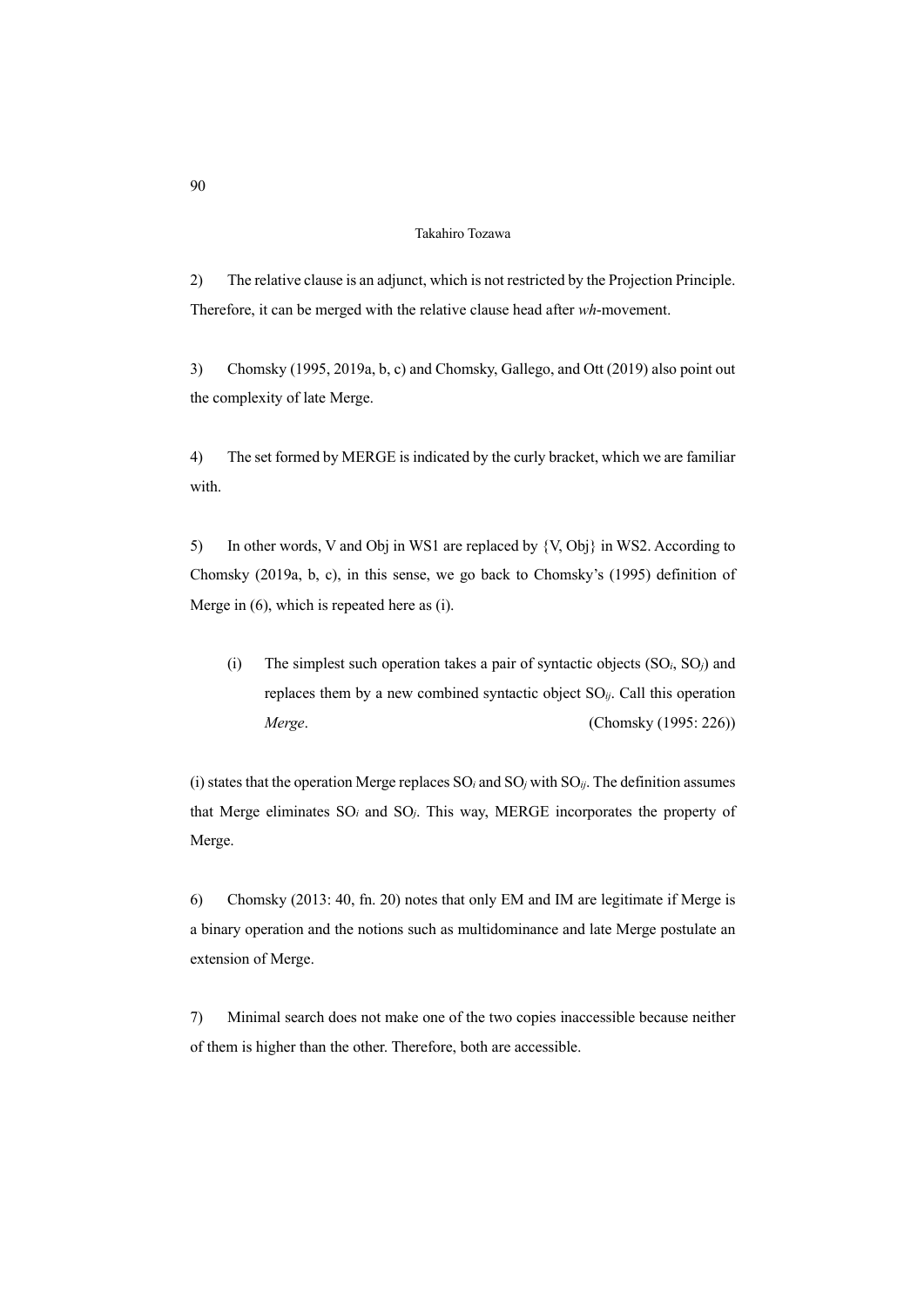8) There are three types of late Merge: late Merge of an adjunct, a complement, and a lexical head. See Lebeaux (1988, 1991) for late Merge of an adjunct, Takahashi and Hulsey (2009) for late Merge of a complement, and Safir (2019) for late Merge of a lexical head.

9) Late Merge has the problem concerning accessibility and the one concerning complexity, which was discussed in Section 1.

10) Also see Chomsky (2000, 2004).

11) In the case of symmetrical MERGE, the label of a constituent is determined by minimal search: when a head and XP are merged, the head is the label of the constituent. However, this does not work for asymmetrical MERGE. In the case of asymmetrical MERGE, the host of the adjunct is always the label of the entire structure, whether it is complex or not. In this sense, Pair-MERGE is taken to be an asymmetrical operation.

12) If β adjoins to α, the ordered pair is represented by  $\langle \beta, \alpha \rangle$ . See Chomsky (2000).

13) We can also consider the operation as Parallel Pair-MERGE. In this paper, we advance the discussion under the assumption that the operation is Sideward Movement.

14) Sideward Pair-MERGE of the type discussed here is the one by which the Sideward Movement target (the relative clause CP) adjoins to the sideward-moved element (the relative clause antecedent DP) rather than the one by which the sideward-moved element adjoins to the target. When we use the term "Sideward Pair-MERGE," it refers to this type of Sideward Pair-MERGE.

15) It is controversial whether restrictive relative clauses adjoin to NP (DP under the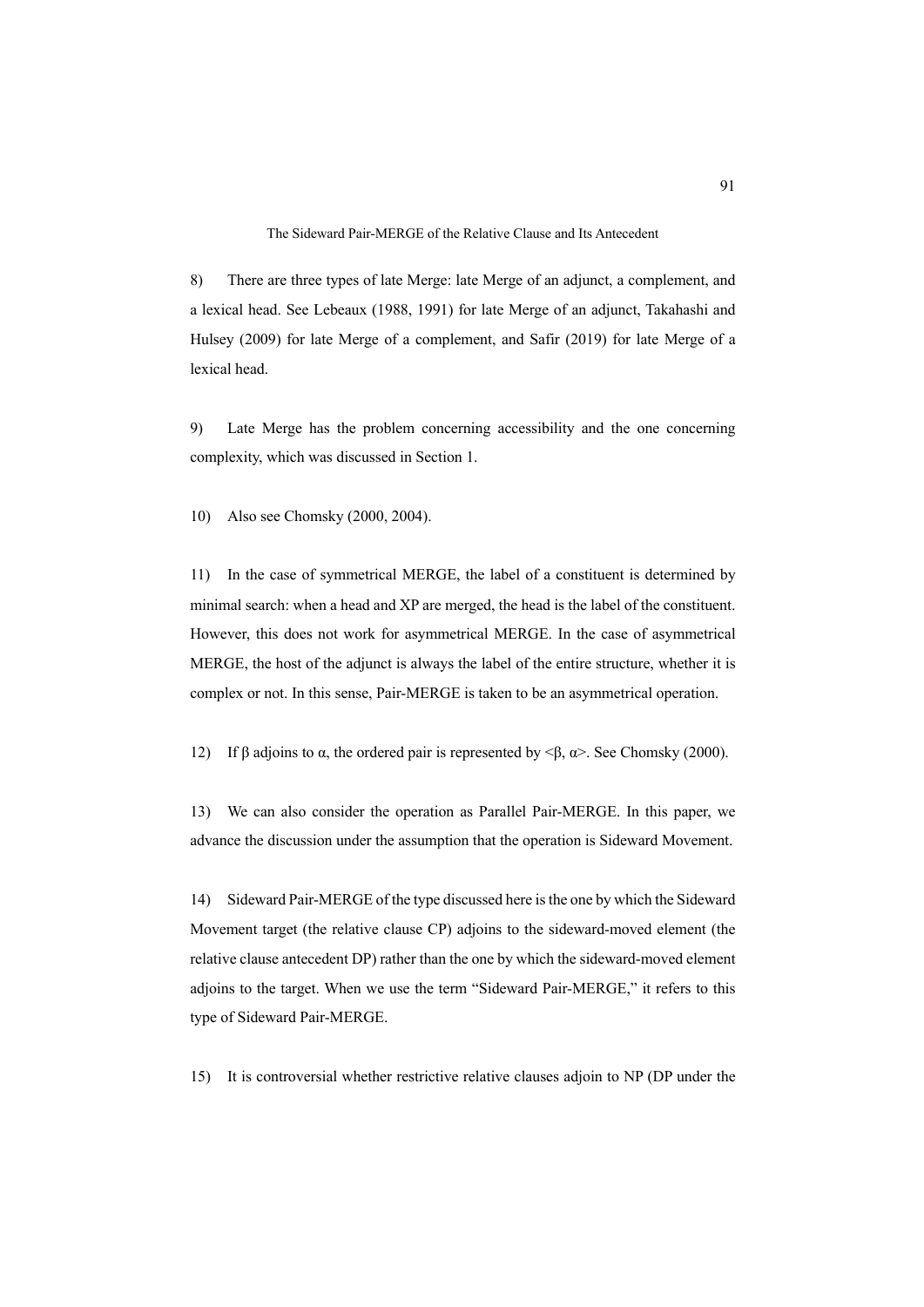DP hypothesis of Abney (1987)) or N'. For the DP/NP adjunction analysis, see Ross (1986). For the Nʹ adjunction analysis, see McCawley (1981, 1998). The cyclic analysis for relative clause adjunction is consistent with the DP/NP adjunction analysis. According to Kono (2012), the relative clause adjoins to DP/NP, when it is clear what the relative clause antecedent itself refers to. Given that *which claim* in (24b) is a Dlinked *wh*-phrase and it is clear what the content of *which claim* is, we can say that the relative clause adjoins to DP/NP *which claim*. We will not pursue this issue any further.

16) In the ordered pair <*that John made*, *which claim*>, *which claim* is inaccessible to MERGE because elements of the ordered pair are not accessible terms. Here the question arises of why they are not accessible terms. We leave this question for future research. I thank Yoshiaki Kaneko for pointing out this issue.

17) One might wonder whether RR restricts the way Pair-MERGE applies. Consider an alternative derivation of (24b).

- (i) a.  $WS1 =$  [... deny, {which claim}, {that John made} ]
	- b.  $WS2 = \lceil ...$  deny,  $\langle$  that John made} {which claim} > \lceil (Pair-MERGE)
		- c.  $WS3 = \lceil ... \{\text{deny}, \leq \{\text{that John made}\} \} \text{ (Set-MERGE)}$

For convenience, we limit the discussion to how three syntactic objects, *deny*, *which claim*, and *that John made* are to be combined, ignoring other syntactic objects. Pair-MERGE applies to WS1, yielding WS2, where *that John made* adjoins to *which claim*. The number of accessible elements is two: *deny* and <{*that John made*}, {*which claim*}>. Next, Set-MERGE updates WS2 to WS3, where *deny* is merged with <{*that John made*}, {*which claim*}>. There are three accessible elements, that is, *deny*; <{*that John made*}, {*which claim*}>; and {*deny*, <{*that John made*}, {*which claim*}>}. It is important to note that the number of accessible elements in  $WS$  in (i) is smaller than that in  $(25)$ . Let us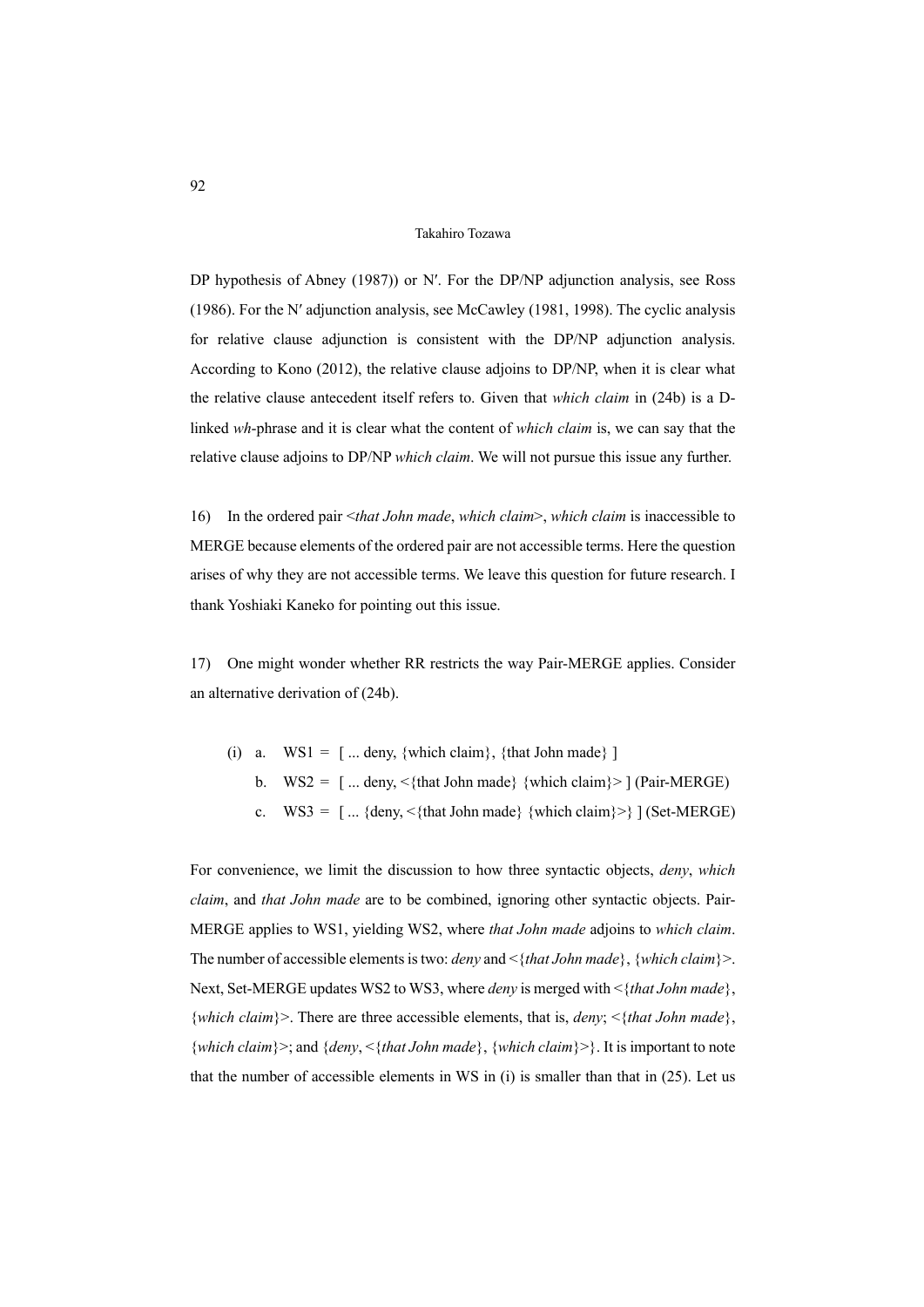consider the derivation in (25) again.

(ii) a.  $WS1 = \lceil ...$  deny, {which claim}, {that John made} \rceilb.  $WS2 = [\dots \{ \text{deny} \} \text{which claim} \}, \{ \text{that John made} \} ] \text{ (Set-MERGE)}$ c.  $WS3 = [\dots \{ \text{deny } \{ \text{which claim} \} \}, \{ \text{that John made} \} \{ \text{which claim} \} \} ]$ (Pair-MERGE)

First, Set-MERGE applies to WS1, yielding WS2, where *deny* is combined with *which claim*. Next, Pair-MERGE changes WS2 to WS3, where *which claim* undergoes Sideward Pair-MERGE with *that John made*. Note that WS2 and WS3 each contain four accessible elements: WS2 includes *deny*; {*which claim*}; {*deny*, {*which claim*}}; and {*that John made*} and WS3 includes *deny*; {*which claim*}; {*deny*, {*which claim*}}; and <{*that John made*}, {*which claim*}>. Note that WS2 and WS3 in (ii) contain more accessible elements than those in (i). Therefore, RR selects the derivation in (i) as optimal because the number of the accessible elements in WS in (i) is smaller than that in (ii). The derivation in (i) yields the structure in (iii).

(iii)  $WS = \int \{\langle \text{that John made} \rangle \}$  {which claim}  $>$  {did he later {deny  $\langle \text{that} \rangle$ } John made} {which claim}>}}} ]

In this structure, *he* c-commands *John*, leading to the Condition C violation. Therefore, as long as the derivation in (i) is chosen, we cannot account for the grammaticality of (24b). We suggest that the derivations in (i) and (ii) are not comparable because (i) is a non-convergent derivation, whereas Chomsky (1995: 220-221) argues that economy conditions compare only convergent derivations. Thus, RR should compare only convergent derivations. Since the derivation in (i), which violates Condition C, is nonconvergent, RR cannot compare the derivations in (i) and (ii). Therefore, RR cannot choose the derivation in (i) over (ii). I thank Etsuro Shima for bringing up this issue.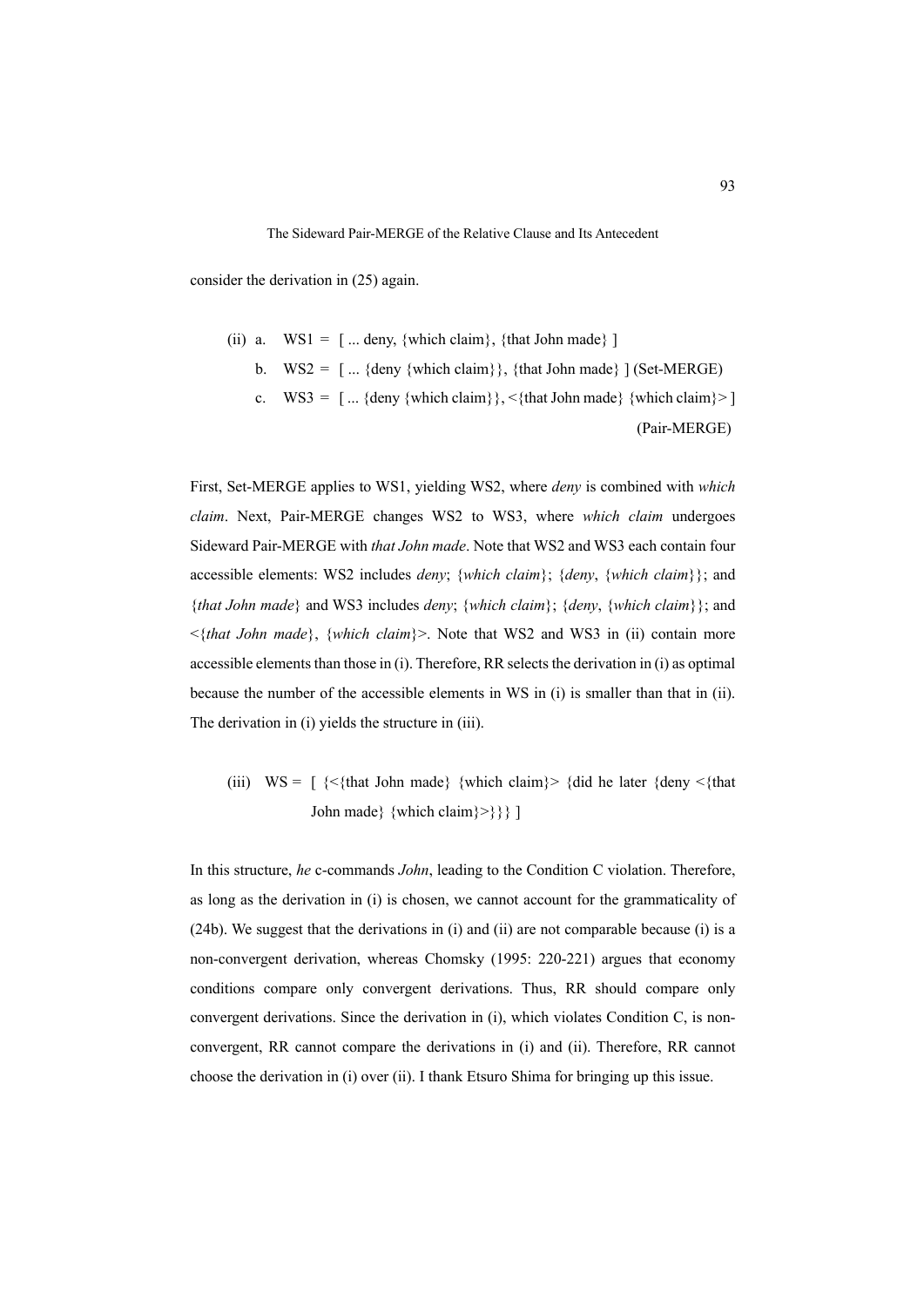18) Head movement as well as late Merge of the relative clause violates the Extension Condition, which requires that Merge always applies to the root node. Kitahara (2019) argues that the members of the ordered pair formed by Pair-MERGE are inaccessible to operations and shows that a cyclic analysis for head movement based on an interarboreal operation of Bobaljik and Brown (1997) proves to be tenable under the framework of MERGE. See Kitahara (2019) for details.

19) Nunes (2001) rules out the derivation such as (26) with recourse to the notion of chain, which is eliminated in the current theory of grammar. See Nunes (2001: Section 3.2.1) for discussion.

20) Dobashi (2018) accounts for c-command invisibility of the bound pronoun in nonrestrictive relative clauses, based on the notion of termination of a derivation, which states that a derivation may, but need not, terminate whenever WS contains a single object (as in Chomsky, Gallego, and Ott (2019: 245)). According to Dobashi, the nonrestrictive relative clause is a domain of termination of a derivation, which makes the element in the non-restrictive relative clause invisible to the c-command relation. Therefore, the bound pronoun in the non-restrictive relative clause cannot be licensed from outside. We suggest that the adjunct which is a terminate domain undergoes Parallel Pair-MERGE, which makes elements in the adjunct invisible to the c-command relation.

21) I thank Etsuro Shima for raising this issue.

### **References**

Abney, Steven Paul (1987) *The English Noun Phrase in Its Sentential Aspect*, Doctoral dissertation, MIT.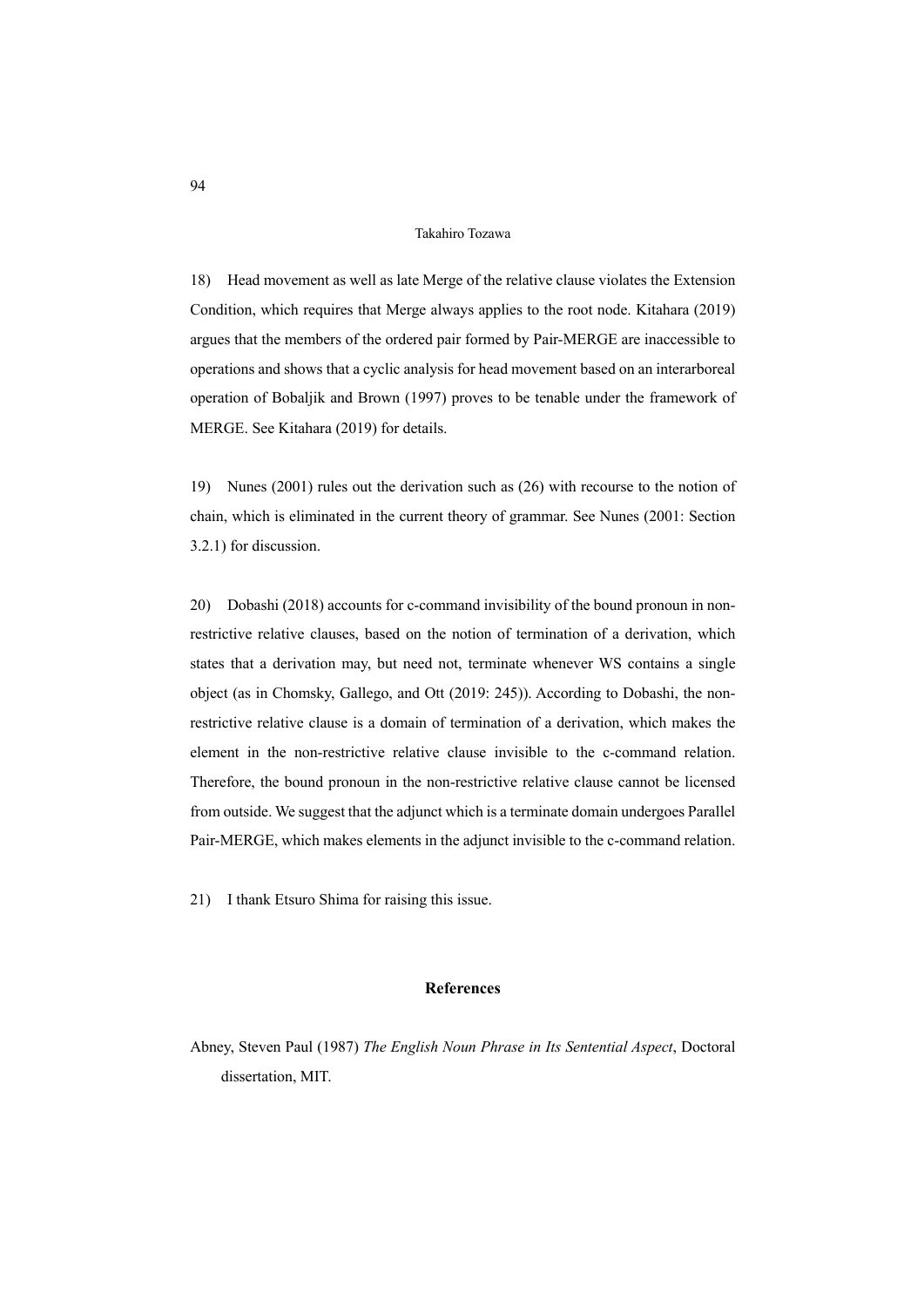Bobaljik, Jonathan David and Samuel Brown (1997) "Interarboreal Operations: Head Movement and the Extension Requirement," *Linguistic Inquiry 28*, 345-356.

Chomsky, Noam (1981) *Lectures on Government and Binding*, Foris, Dordrecht.

Chomsky, Noam (1995) *The Minimalist Program*, MIT Press, Cambridge, MA.

- Chomsky, Noam (2000) "Minimalist Inquiries: The Framework," Step by Step: Essays on Minimalist Syntax in Honor of Howard Lasnik, ed. by Roger Martin, David Michaels and Juan Uriagereka, 89-155, MIT Press, Cambridge, MA.
- Chomsky, Noam (2004) "Beyond Explanatory Adequacy," *Structures and Beyond: The Cartography of Syntactic Structures*, Volume 3, ed. by Adriana Belletti, 104-131, Oxford University Press, Oxford.

Chomsky, Noam (2013) "Problems of Projection," *Lingua* 130, 33-49.

- Chomsky, Noam (2019a) "Some Puzzling Foundational Issues: The Reading Program," *Catalan Journal of Linguistics Special Issue, 2019*, 263-285.
- Chomsky, Noam (2019b) MIT Lectures, April 10th and 12th.

Chomsky, Noam (2019c) UCLA Lectures, April 29th, 30th, May 1st, and 2nd.

- Chomsky, Noam, Ángel J. Gallego, and Dennis Ott (2019) "Generative Grammar and the Faculty of Language: Insights, Questions, and Challenges," *Catalan Journal of Linguistics Special Issue, 2019*, 229-261.
- Citko, Barbara (2005) "On the Nature of Merge: External Merge, Internal Merge, and Parallel Merge," *Linguistic Inquiry* 36, 475-496.
- Dobashi, Yoshihito (2018) "Termination of Derivation and Intonational Phrasing: A Preliminary Study," *Phonological Externalization* volume 3, ed. by Hisao Tokizaki, 9-23, Sapporo University, Sapporo.
- Epstein, Samuel D., Hisatsugu Kitahara, and T. Daniel Seely (2012) "Structure Building That Can't be!," *Ways of Structure Building*, ed. by Myriam Uribe-Etxebarria and Vidal Valmala, 253-270, Oxford University Press, Oxford. [Reprinted in *Explorations in Maximizing Syntactic Minimization*, ed. by Samuel D. Epstein, Hisatsugu Kitahara, and T. Daniel Seely, 2015, 155-174, Routledge, New York.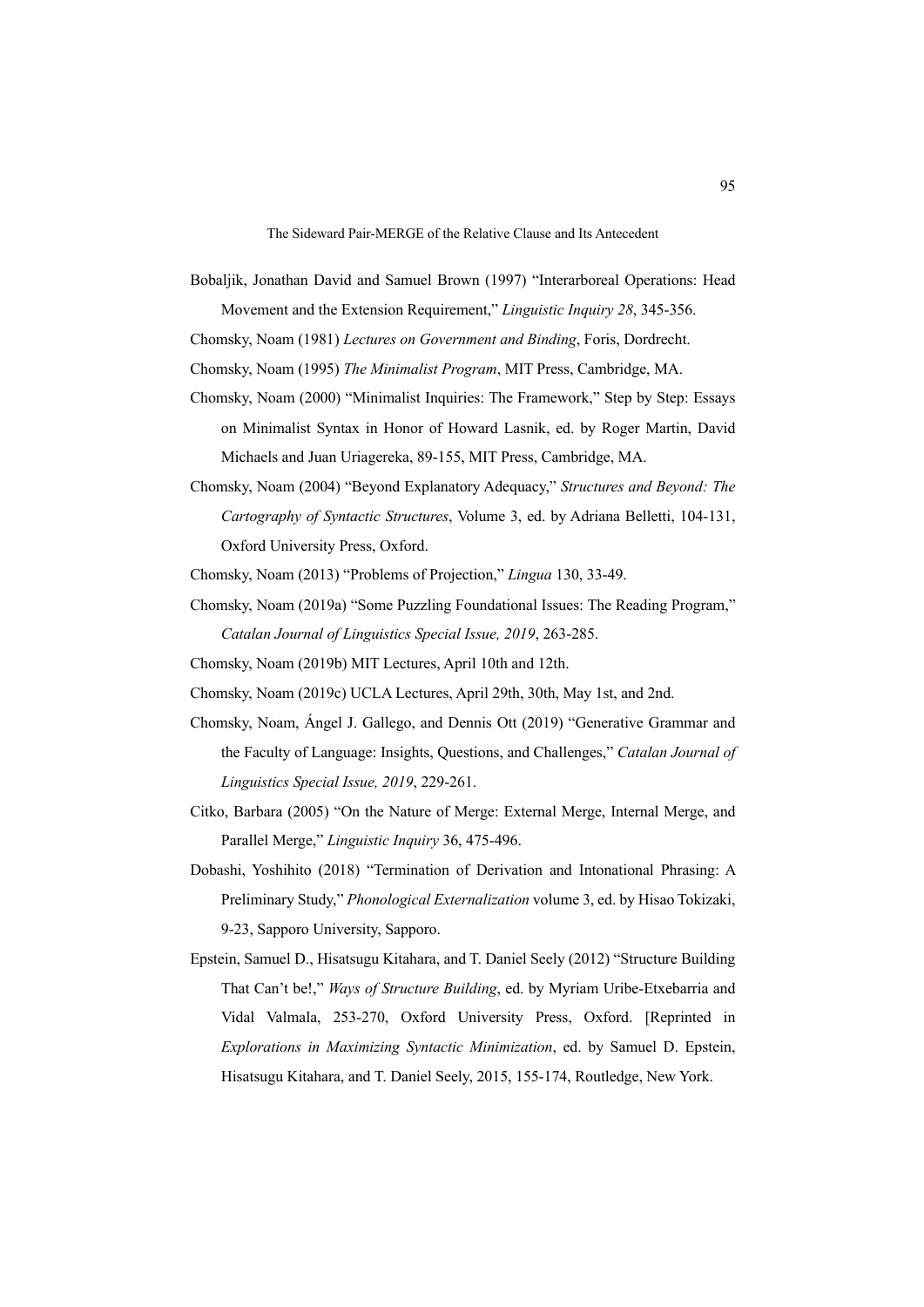- Kitahara, Hisatsugu (2019) "(Head-)Adjunction by Pair-MERGE," paper presented at the workshop "Pair-Merge under MERGE" in the ELSJ 12th International Spring Forum 2019.
- Kono, Tsuguyo (2012) *Eigo-no Kankeisetsu* (English Relative Clauses), Kaitakusha, Tokyo.
- Lebeaux, David (1988) *Language Acquisition and the Form of the Grammar*, Doctoral dissertation, University of Massachusetts, Amherst.
- Lebeaux, David (1991) "Relative Clauses, Licensing, and the Nature of the Derivation," *Syntax and Semantics 25: Perspectives on Phrase Structure: Heads and Licensing*, ed. by Susan D. Rothstein, 209-239, Academic Press, New York.
- McCawley, James D. (1981) "The Syntax and Semantics of English Relative Clauses," *Lingua* 53, 99-149.
- McCawley, James D. (1998) *The Syntactic Phenomena of English*, 2nd ed., University of Chicago Press, Chicago.
- Nunes, Jairo (2001) "Sideward Movement," *Linguistic Inquiry* 32, 303-344.
- Nunes, Jairo (2004) *Linearization of Chains and Sideward Movement*, MIT Press, Cambridge, MA.
- Ross, John Robert (1986) *Infinite Syntax!*, Ablex Publishing Corporation, Norwood, New Jersey.
- Safir, Ken (2019) "The A/Aʹ Distinction as an Epiphenomenon," *Linguistic Inquiry* 50, 285-336.
- Takahashi, Shoichi and Sarah Hulsey (2009) "Wholesale Late Merger: Beyond the A/Aʹ Distinction," *Linguistic Inquiry* 40, 387-426.
- Vries, Mark de (2006) "The Syntax of Appositive Relativization: On Specifying Coordination, False Free Relatives, and Promotion," *Linguistic Inquiry* 37, 229-270.